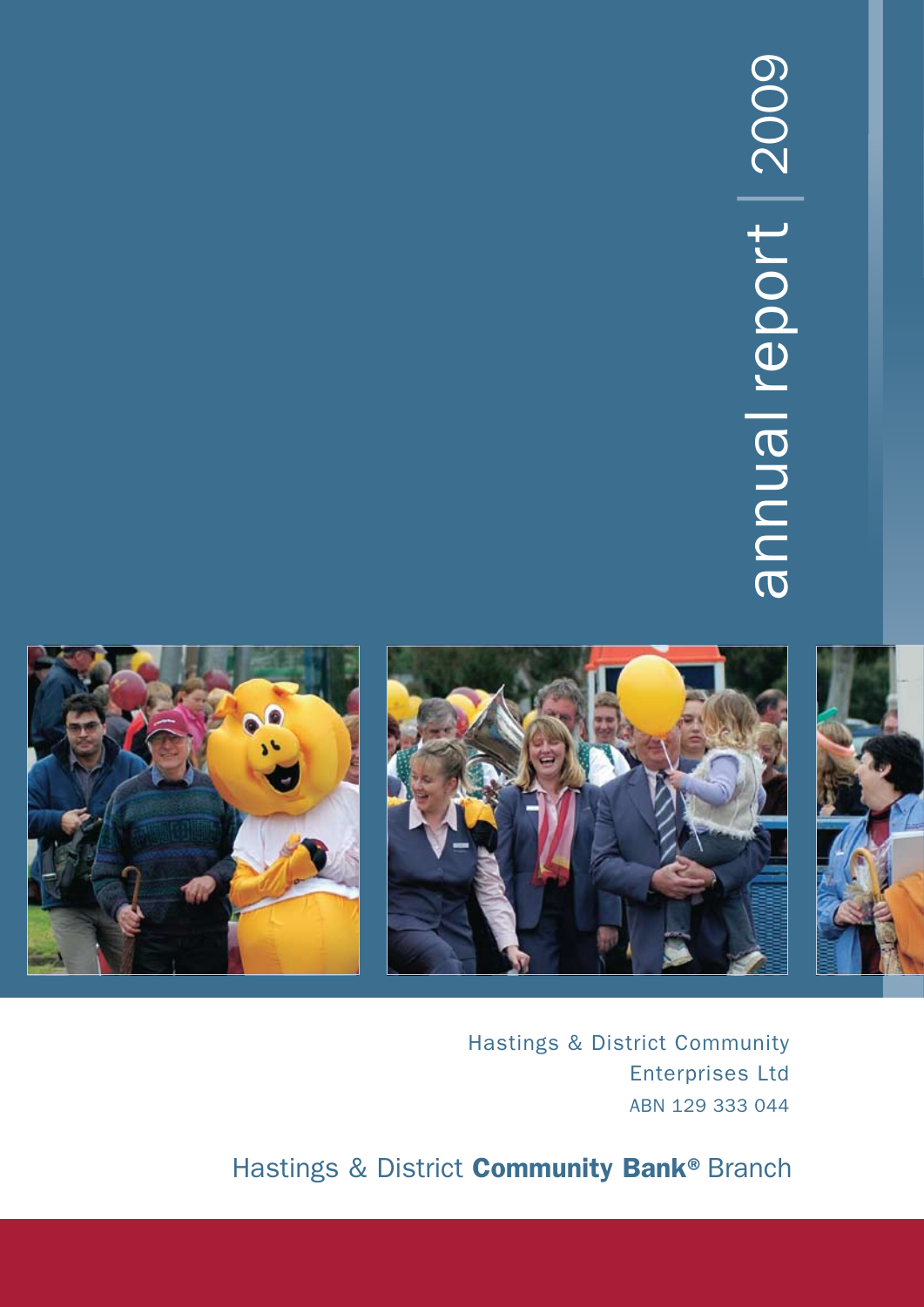## **Contents**

| <b>Chairman's report</b>          | 2        |
|-----------------------------------|----------|
| <b>Manager's report</b>           | 3        |
| Directors' report                 | $4 - 7$  |
| <b>Financial statements</b>       | $8 - 11$ |
| Notes to the financial statements | 12-25    |
| <b>Directors' declaration</b>     | 26       |
| Independent audit report          | 27-28    |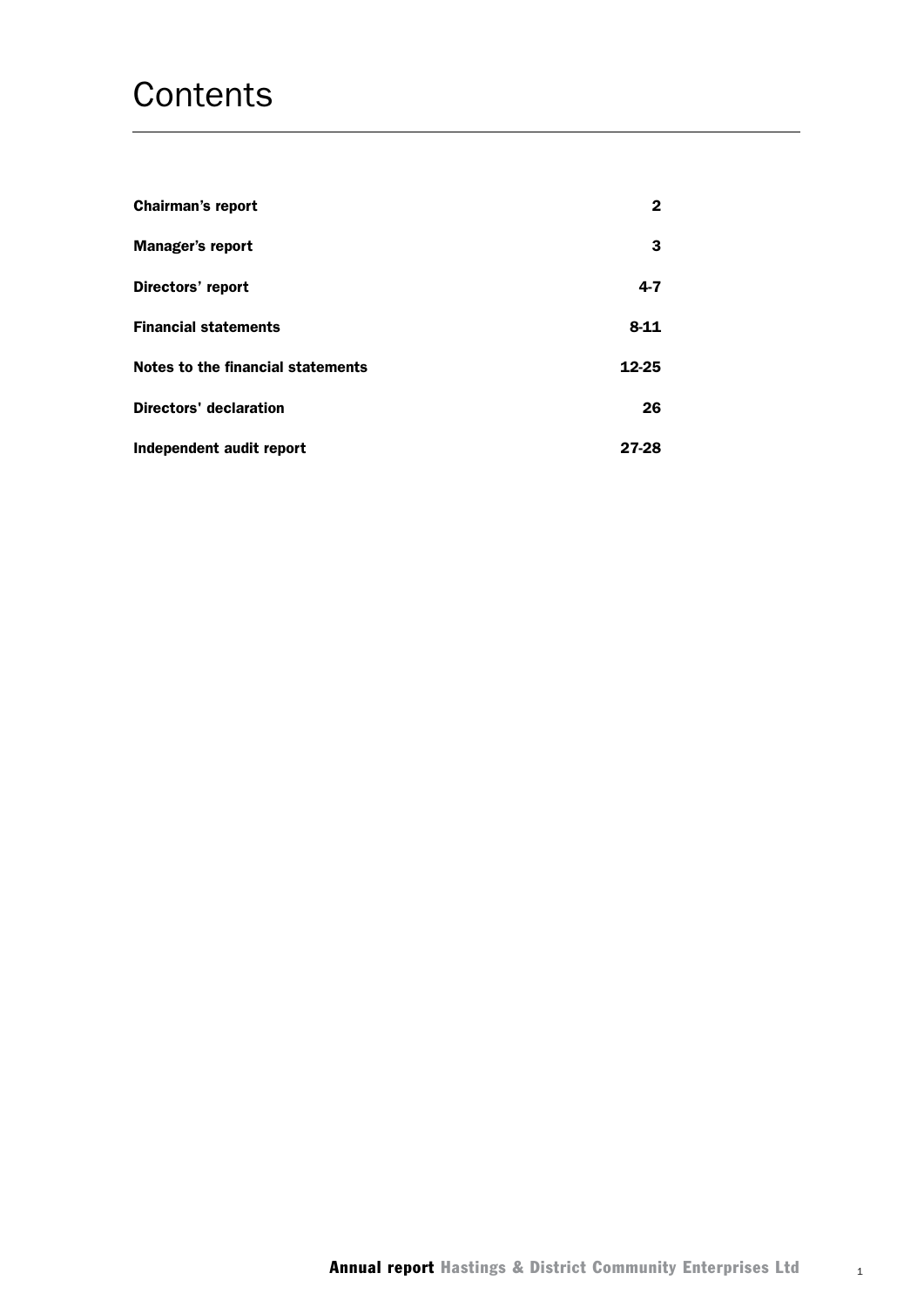# Chairman's report

#### For year ending 30 June 2009

It gives me great pleasure to report to shareholders, on behalf of the Board, on Company performance for the year ending 30 June 2009, this being the first year of trading of our Company.

It certainly has been an exciting year with all the hopes and aspirations for a Community Bank® branch in Hastings coming to fruition. Having completed all the feasibility, survey and prospectus programs, it was most exciting when we opened the doors for trading, only 16 months after the first public meeting.

Trading for the year has been brisk with total banking business increasing in line with our budgets. However, along with many others and in particular every financial institution, we were not immune to the effects of the Global Financial Crisis. Due to this financial disease, the return on our banking business during the period September to May was well below budget. Since May we have returned to normal budgeted returns on total banking business and the improvement will be noticed in next years trading statements. The resultant effect of the crisis was higher losses than anticipated, as shown in the accompanying financial statements.

However, the financial results for the first three months of this year show that we are on target to show a monthly profit in line with our prospectus predictions. Also, the early indications are that our budgets for 2009/2010 are sound and achievable, with many local businesses and citizens transferring their banking business. To achieve the desired results we do need a continuance of this trend and I look forward to reporting on our business growth at this time next year.

We continue to utilise our Market Development Fund for the benefit of the community and to this date we have contributed grants and sponsorships to the extent of \$16,000. This is all because of our Community Bank® branch.

To our wonderful branch staff, lead by our Manager, Christine Trembath, thank you for your help and assistance during this our formative year. It is always a joy to enter our branch and be welcomed by the smiling faces of our staff. Reports coming back to us indicate that customers certainly feel the same way. Thank you again.

To you our shareholders, we sincerely thank you for your support. Without your support we simply would not be here.

To our Board of Directors and our Company Secretary, my sincere thanks for your dedicated service to our community. History will show that all your efforts were well worthwhile.

Vic Rodwell Chairman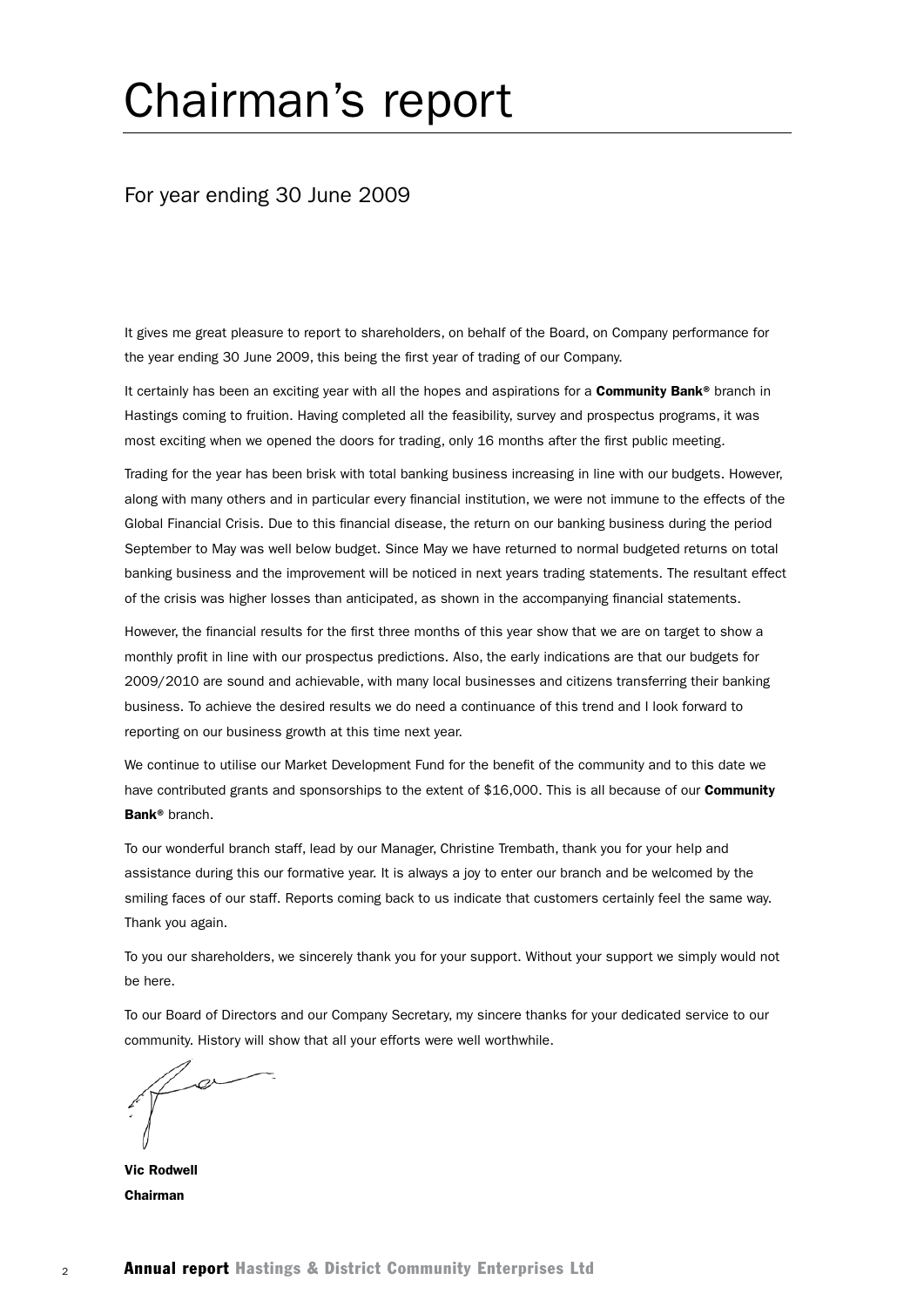# Manager's report

#### For year ending 30 June 2009

In our first year of operation we are delighted with the support we have received from the local community, but we would like more! I say this because even though we have to this date contributed more than \$15,000 to local clubs and organisations, we are anxious to make this even larger and the more support we receive, the more money we are able to give back to the community.

Within our branch we are aiming to increase our customer numbers and specifically, we are keen to lend more money! The global financial crisis which the world has experienced in one form or another, meant that many people tightened their position and often thought that the banks were not lending. Certainly in our situation, that is not the case and we welcome new customers to come in and give us the opportunity to fulfil their lending requirements.

We offer the full range of banking products and services and have Business Bankers ready and available for appointments any time.

I wish to thank everyone connected with our Hastings Community Bank® Branch from our dedicated Board members, our enthusiastic staff, of course our shareholders and to the wider community who we are ultimately here for.

We are delighted to be part of the wonderful Hastings & District community and we are determined to make sure we look after the community that is supporting us.

Christine Trembath Branch Manager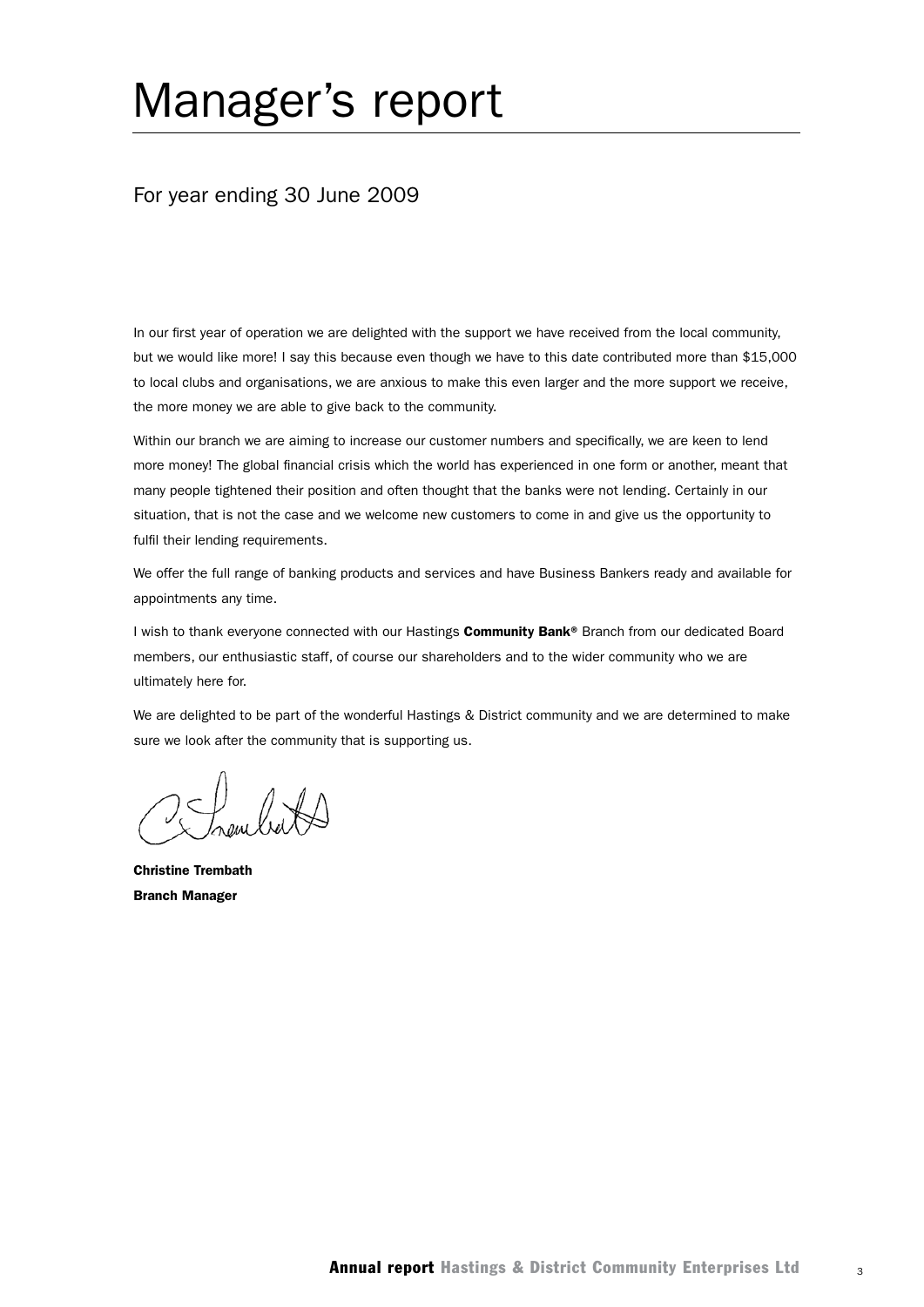# Directors' report

## For year ending 30 June 2009

Your Directors submit their report of the Company for the financial period ended 30 June 2009.

#### **Directors**

The names and details of the Company's Directors who held office during or since the end of the financial period are:

Dyane Angela Bain Leonard Alexander Butcher JP Director **Company Secretary** Manager Hastings Community House Inc Retired Resigned 23 December 2008 Lisa Jane Dixon **David Gerrard Gibbs** David Gerrard Gibbs Director **Director** Director Retail Business Owner **Lawyer** Kenneth Raymond Ingersoll **Mathew Lawrence Jenkins** Director Director Retired **Restaurant Owner**  Resigned 25 March 2009 Desmond George Kissick Cameron Peter McCullough Director **Director** Director Dealer Principal Newsagent/Publisher Brian Leonard Stahl OAM, JP Victor Charles Rodwell Director **Chairman** Retired **Retired Retired Lyle Francis Ridout Contract Contract Contract Contract Contract Contract Contract Contract Contract Contract Contract Contract Contract Contract Contract Contract Contract Contract Contract Contract Contract Contract C** Director **Director** Director Retailer **Retailer Retailer Retailer Retailer Retailer** Resigned 16 July 2008 **Appointed 25 February 2009** Alfred Tallon **Benjamin Tallon** Director **Director** Director Real Estate Agent **Real Estate Agent** Appointed 25 February 2009 Appointed 25 February 2009

Directors were in office for this entire period unless otherwise stated.

No Directors have material interests in contracts or proposed contracts with the Company.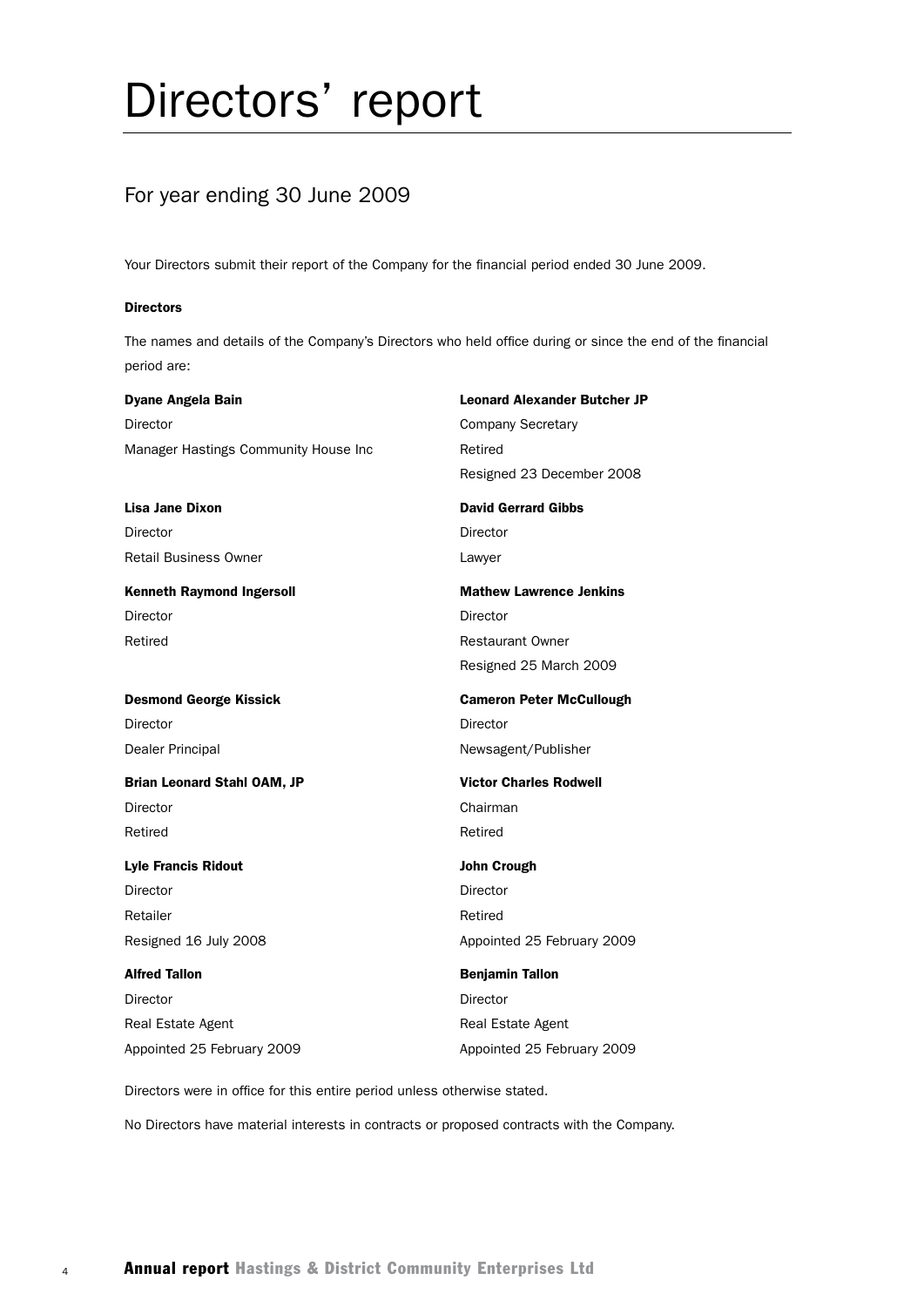#### Principal activities

The principal activities of the Company during the course of the financial period were in providing Community Bank<sup>®</sup> services under management rights to operate a franchised branch of Bendigo and Adelaide Bank Ltd.

There has been no significant changes in the nature of these activities during the period.

#### Operating results

Operations have performed in line with expectations. The profit/(loss) of the Company for the financial period after provision for income tax was (\$367,630).

#### Dividends

The Directors recommend that no dividend be paid for the current period.

#### Significant changes in the state of affairs

In the opinion of the Directors there were no significant changes in the state of affairs of the Company that occurred during the financial period under review not otherwise disclosed in this report.

#### Significant events after the balance date

There are no matters or circumstances that have arisen since the end of the financial period that have significantly affected or may significantly affect the operations of the Company, the results of those operations or the state of affairs of the Company, in future years.

#### Likely developments

The Company will continue its policy of providing banking services to the community.

#### Directors' benefits

No Director has received or become entitled to receive, during or since the financial period, a benefit because of a contract made by the Company, controlled entity or related body corporate with a Director, a firm which a Director is a member or an entity in which a Director has a substantial financial interest. This statement excludes a benefit included in the aggregate amount of emoluments received or due and receivable by Directors shown in the Company's accounts, or the fixed salary of a full-time employee of the Company, controlled entity or related body corporate.

#### Indemnification and insurance of Directors and Officers

The Company has indemnified all Directors and the Manager in respect of liabilities to other persons (other than the Company or related body corporate) that may arise from their position as Directors or Managers of the Company except where the liability arises out of conduct involving the lack of good faith.

Disclosure of the nature of the liability and the amount of the premium is prohibited by the confidentiality clause of the contract of insurance. The Company has not provided any insurance for an Auditor of the Company or a related body corporate.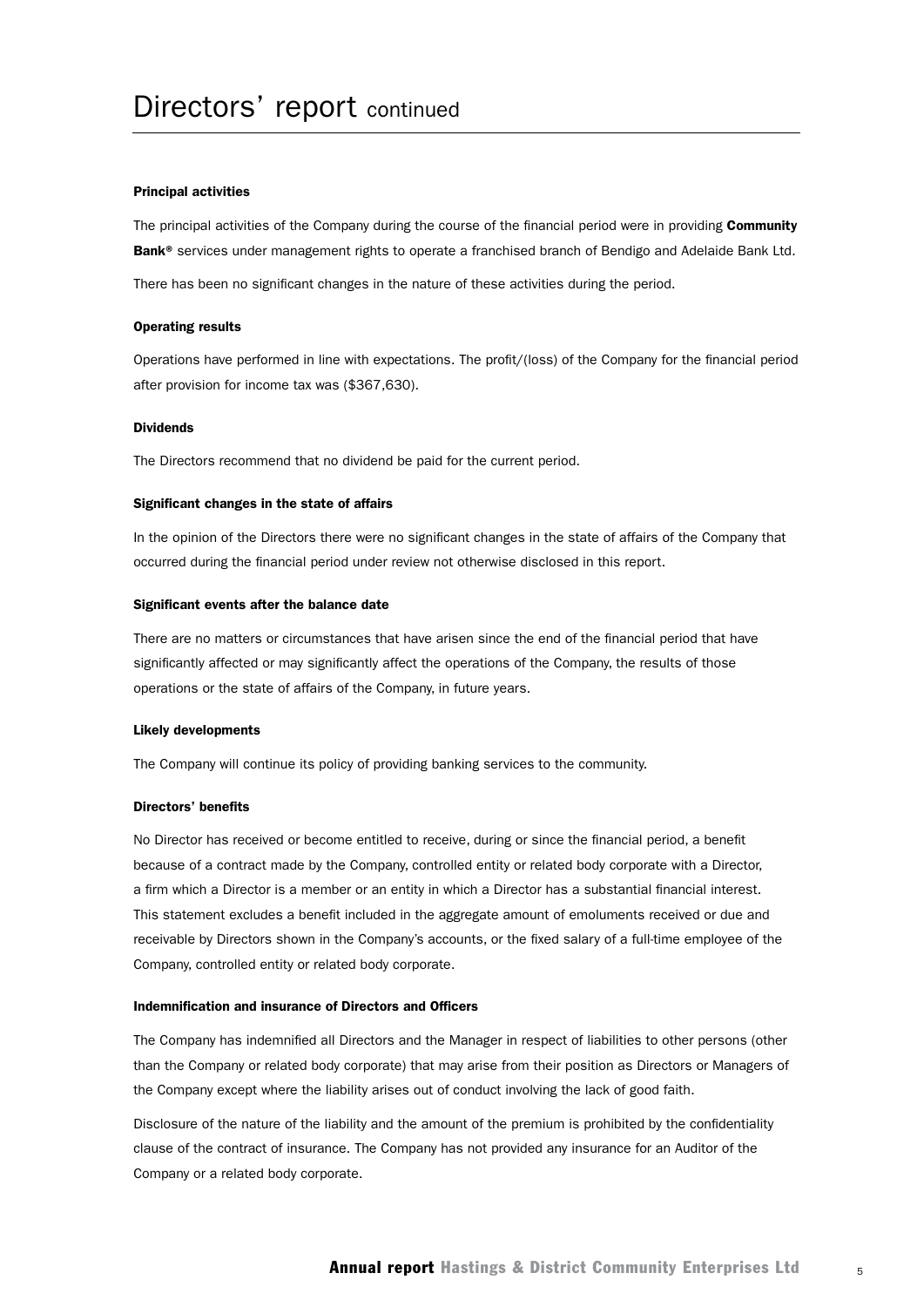#### Directors' meetings

The number of Directors' meetings attended by each of the Directors of the Company during the period were:

| <b>Number of meetings held:</b>                          | 13       |  |
|----------------------------------------------------------|----------|--|
| <b>Number of meetings attended:</b>                      |          |  |
| Dyane Angela Bain                                        | 9        |  |
| Leonard Alexander Butcher JP (resigned 23 December 2008) | 13       |  |
| Lisa Jane Dixon                                          | 10       |  |
| David Gerrard Gibbs                                      | 4        |  |
| Kenneth Raymond Ingersoll                                | 13       |  |
| Mathew Lawrence Jenkins (resigned 25 March 2009)         | 6        |  |
| Desmond George Kissick                                   | 11       |  |
| Cameron Peter McCullough                                 | 8        |  |
| Lyle Francis Ridout (resigned 16 July 2008)              | $\Omega$ |  |
| <b>Victor Charles Rodwell</b>                            | 10       |  |
| Brian Leonard Stahl OAM, JP                              | 9        |  |
| John Crough (appointed 25 February 2009)                 | $\Omega$ |  |
| Alfred Tallon (appointed 25 February 2009)               | 2        |  |
| Benjamin Tallon (appointed 25 February 2009)             | 1        |  |

#### Company Secretary

Leonard Alexander Butcher JP has been the Company Secretary of Hastings & District Community Enterprises Ltd since 2008. His qualifications and experience include being a member of the Australian Defence Force (Army) for 22 years, Property and Purchasing Manager of a major Health Fund for 11 years and Staff Member of the Country Fire Authority for 10 years. He has an extensive history of community involvement.

#### Corporate governance

The Company has implemented various corporate governance practices, which include:

- (a) The establishment of an audit committee. Members of the audit committee are David Gibbs, Dyane Bain, Kenneth Ingersoll, Pam Ford and Leonard Butcher.
- (b) Director approval of operating budgets and monitoring of progress against these budgets;
- (c) Ongoing Director training; and
- (d) Monthly Director meetings to discuss performance and strategic plans.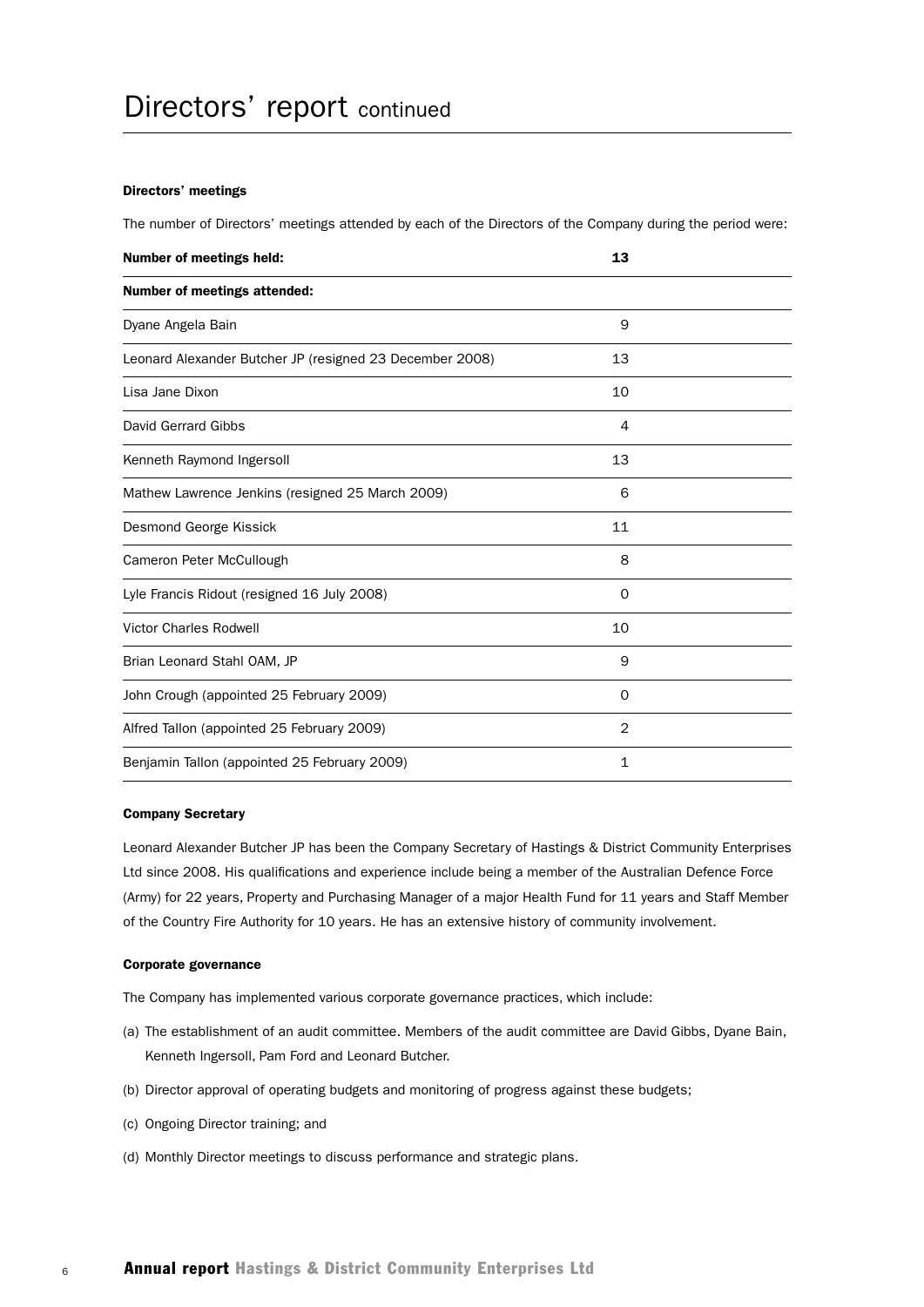#### Auditor independence declaration

The Directors received the following declaration from the Auditor of the Company:

Richmond Sinnott & Delahunty

Chartered Accountants

## **Richmond Sinnott & Delahunty**

**Chartered Accountants** 



Partners: **Kenneth J Richmond Warren J Sinnott Philip P Delahunty Brett A Andrews** 

25 September 2009

The Directors Hastings & District Community Enterprises Ltd 88 High St **HASTINGS VIC 3814** 

Dear Directors

#### **Auditor's Independence Declaration**

In relation to our audit of the financial report of Hastings & District Community Enterprises Limited for the period ended 30 June 2009, to the best of my knowledge and belief, there have been no contraventions of the auditor independence requirements of the Corporations Act 2001 or any applicable code of professional conduct.

**Warren Sinnott** Partner **Richmond Sinnott & Delahunty** 

Signed in accordance with a resolution of the Board of Directors at Hasting on 25 September 2009.

Victor Charles Rodwell Chairman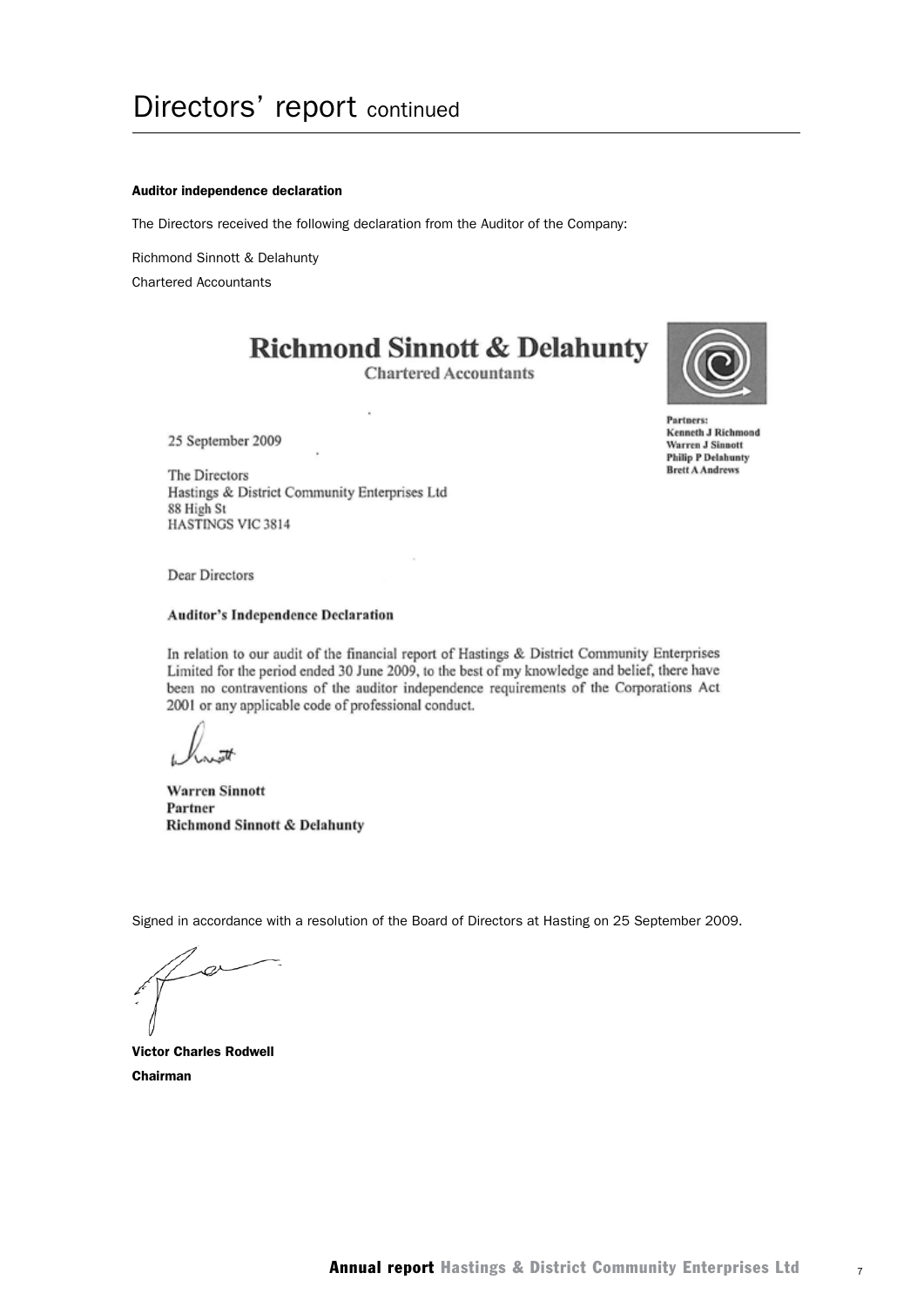## Income statement For year ending 30 June 2009

|                                              | <b>Note</b> | 2009<br>S  |
|----------------------------------------------|-------------|------------|
| Revenue from ordinary activities             | 2           | 153,787    |
| Employee benefits expense                    | 3           | (284, 270) |
| Charitable donations and sponsorship         |             | (13, 491)  |
| Depreciation and amortisation expense        | 3           | (46, 928)  |
| Finance costs                                | 3           | (134)      |
| Other expenses from ordinary activities      |             | (290, 425) |
| Profit/(loss) before income tax expense      |             | (481, 461) |
| Income tax expense / (benefit)               | 4           | (113, 831) |
| Profit/(loss) after income tax expense       |             | (367, 630) |
| Earnings per share (cents per share)         |             |            |
| - basic for profit / (loss) for the period   | 22          | (47.03)    |
| - diluted for profit / (loss) for the period | 22          | (47.03)    |
| - dividends paid per share                   |             |            |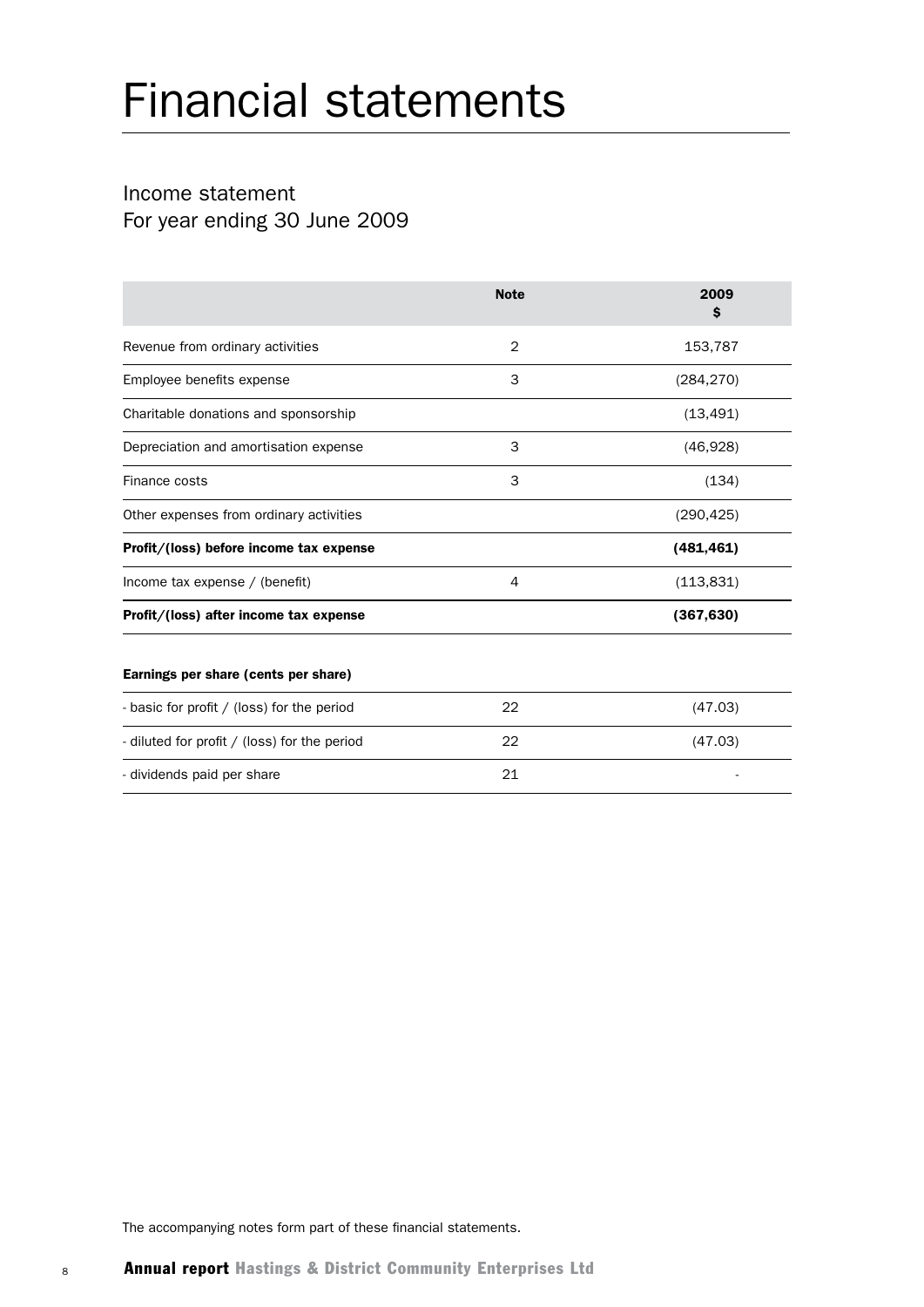Balance sheet As at 30 June 2009

|                                          | <b>Note</b>    | 2009<br>\$ |
|------------------------------------------|----------------|------------|
| <b>Current assets</b>                    |                |            |
| Cash assets                              | 6              | 4,391      |
| Receivables                              | $\overline{7}$ | 26,596     |
| <b>Total current assets</b>              |                | 30,987     |
| <b>Non-current assets</b>                |                |            |
| Property, plant and equipment            | 8              | 270,266    |
| Deferred income tax asset                | $\overline{4}$ | 113,831    |
| Intangible assets                        | 9              | 15,807     |
| <b>Total non-current assets</b>          |                | 399,904    |
| <b>Total assets</b>                      |                | 430,891    |
| <b>Current liabilities</b>               |                |            |
| Payables                                 | 10             | 26,225     |
| Provisions                               | 11             | 2,398      |
| <b>Total current liabilities</b>         |                | 28,623     |
| <b>Total liabilities</b>                 |                | 28,623     |
| <b>Net assets</b>                        |                | 402,268    |
| <b>Equity</b>                            |                |            |
| Share capital                            | 12             | 769,898    |
| Retained earnings / (accumulated losses) | 13             | (367, 630) |
| <b>Total equity</b>                      |                | 402,268    |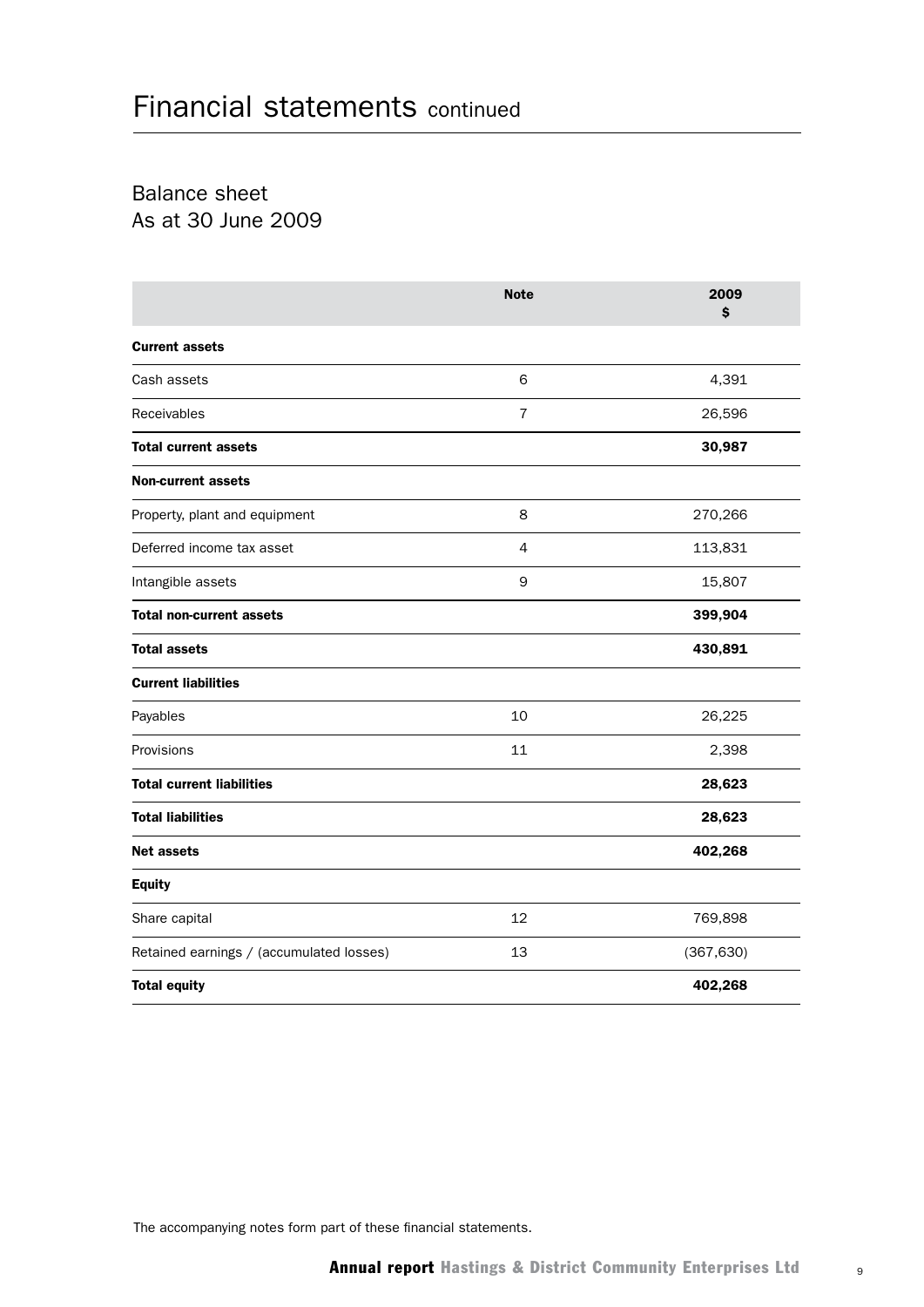## Statement of cash flows As at 30 June 2009

|                                                    | <b>Note</b>     | 2009<br>S  |
|----------------------------------------------------|-----------------|------------|
| Cash flows from operating activities               |                 |            |
| Cash receipts in the course of operations          |                 | 137,734    |
| Cash payments in the course of operations          |                 | (575, 144) |
| Interest received                                  |                 | 4,904      |
| Net cash flows from/(used in) operating activities | 14 <sub>b</sub> | (432,506)  |
| Cash flows from investing activities               |                 |            |
| Payment for intangible assets                      |                 | (20, 409)  |
| Payments for property, plant and equipment         |                 | (312, 592) |
| Net cash flows from/(used in) investing activities |                 | (333,001)  |
| <b>Cash flows from financing activities</b>        |                 |            |
| Proceeds from issue of shares                      |                 | 781,762    |
| Equity raising costs                               |                 | (11, 864)  |
| Net cash flows from/(used in) financing activities |                 | 769,898    |
| Net increase/(decrease) in cash held               |                 | 4,391      |
| Add opening cash brought forward                   |                 |            |
| <b>Closing cash carried forward</b>                | 14a             | 4,391      |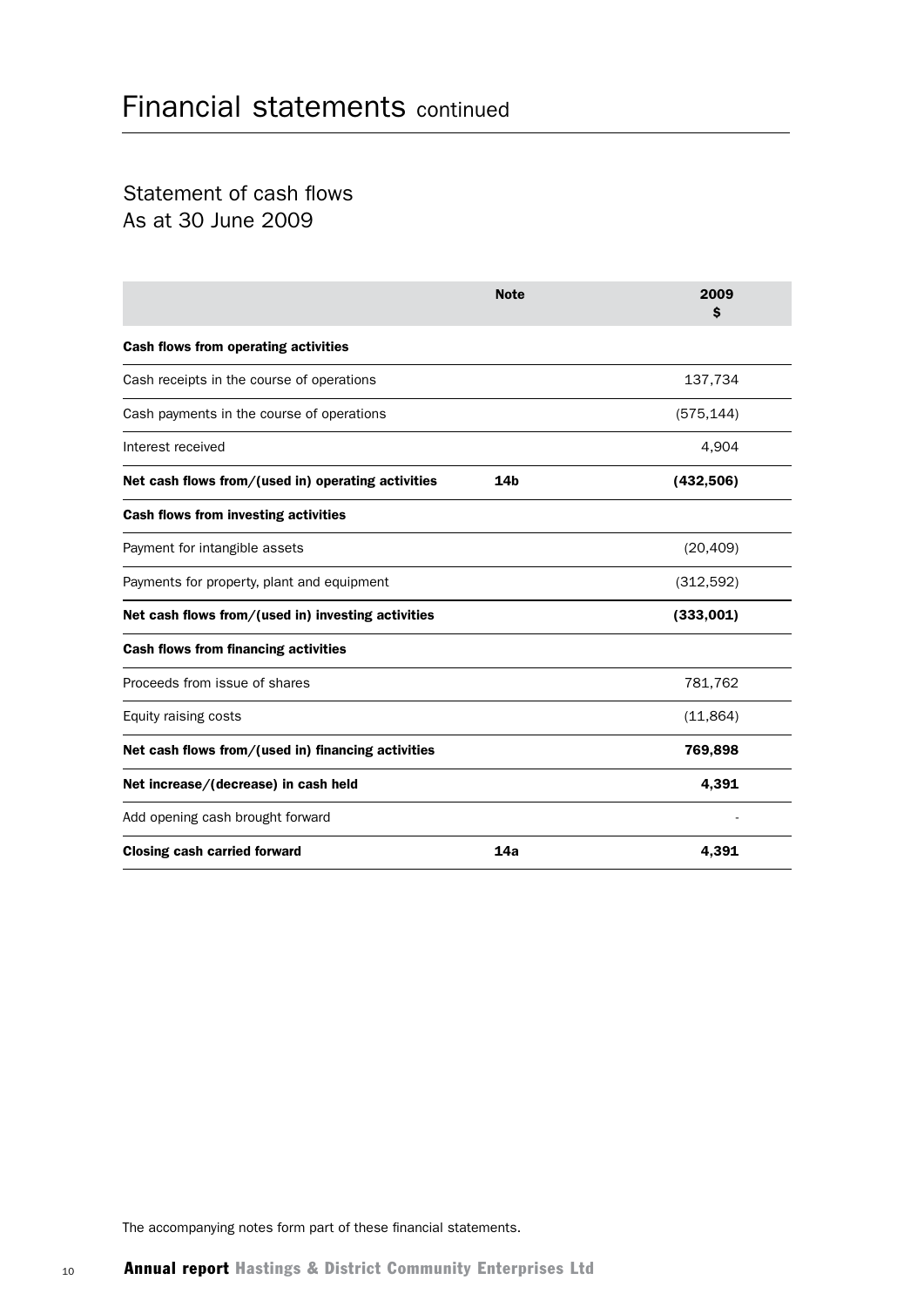## Statement of changes in equity As at 30 June 2009

|                                          | <b>Note</b> | 2009<br>\$ |
|------------------------------------------|-------------|------------|
| Share capital                            |             |            |
| <b>Ordinary shares</b>                   |             |            |
| Balance at start of period               |             |            |
| Issue of share capital                   |             | 781,762    |
| share issue costs                        |             | (11, 864)  |
| <b>Balance at end of period</b>          |             | 769,898    |
| Retained earnings / (accumulated losses) |             |            |
| Balance at start of period               |             |            |
| Profit/(loss) after income tax expense   |             | (367, 630) |
| Dividends paid                           |             |            |
| <b>Balance at end of period</b>          |             | (367, 630) |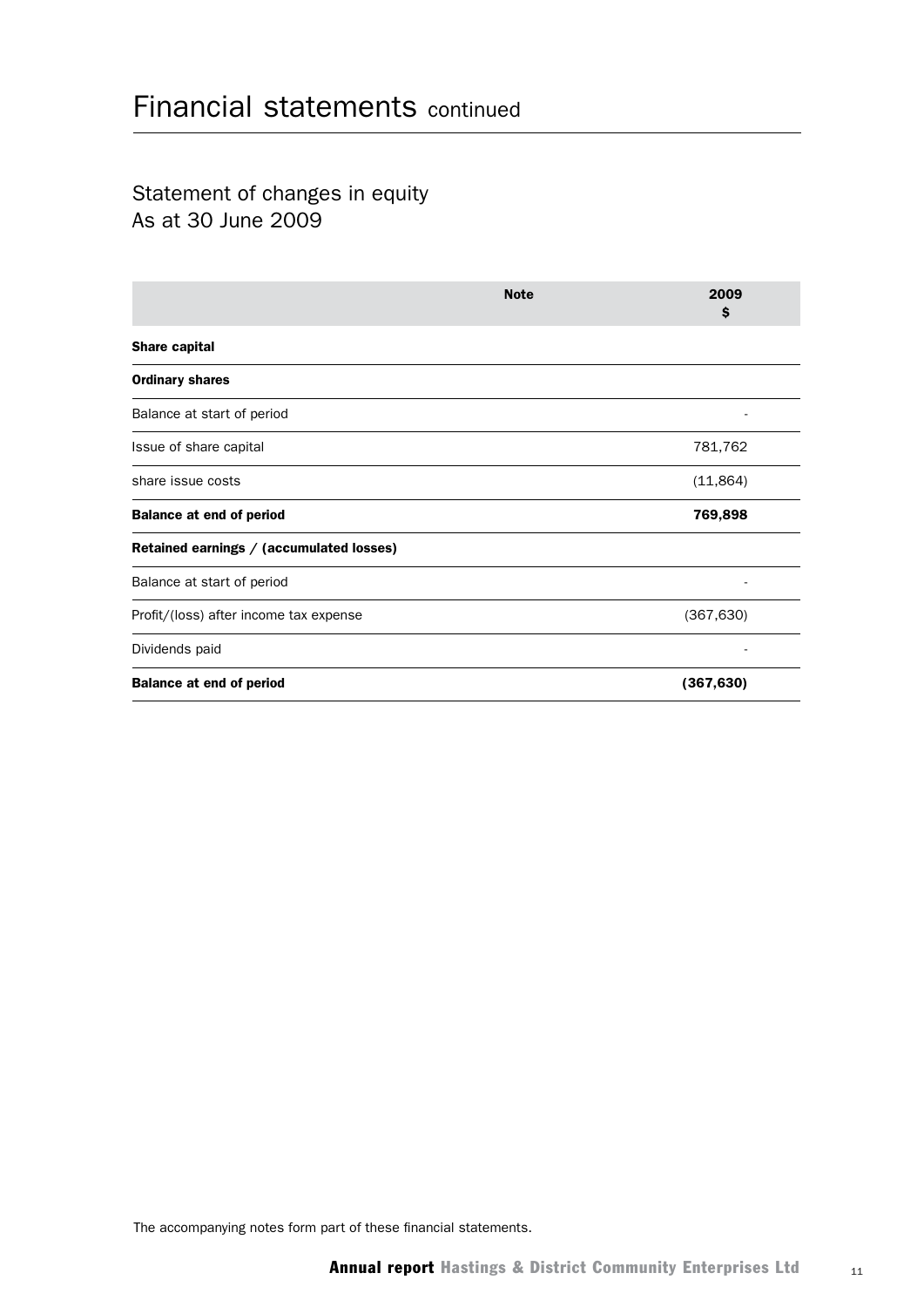# Notes to the financial statements

#### For year ending 30 June 2009

#### Note 1. Basis of preparation of the financial report

#### (a) Basis of accounting

The financial report is a general purpose financial report, which has been prepared in accordance with the requirements of the Corporations Act 2001 and applicable Australian Accounting Standards and other mandatory professional reporting requirements.

The financial report has been prepared on an accruals basis and is based on historical costs (except for land and buildings and available-for-sale financial assets that have been measured at fair value) and does not take into account changing money values or, except where stated, current valuations of non-current assets. Cost is based on the fair values of the consideration given in exchange for assets.

The financial report was authorised for issue by the Directors on 25 September 2009.

#### (b) Statement of compliance

The financial report complies with Australian Accounting Standards, which include Australian equivalents to International Financial Reporting Standards ('AIFRS'). Compliance with AIFRS ensures that the financial report, comprising the financial statements and notes thereto, complies with International Financial Reporting Standards ('IFRS'). Australian Accounting Standards that have been recently issued or amended, but are not yet effective, have not been adopted in the preparation of this financial report.

#### (c) Significant accounting policies

#### Income tax

Deferred income tax is provided on all temporary differences at the balance sheet date between the tax bases of assets and liabilities and their carrying amounts for financial reporting purposes.

Deferred income tax liabilities are recognised for all taxable temporary differences.

Deferred income tax assets are recognised for all deductible temporary differences, carry-forward of unused tax assets and unused tax losses, to the extent that it is probable that taxable profit will be available against which the deductible temporary differences, and the carry-forward of unused tax assets and unused tax losses can be utilised.

The carrying amount of deferred income tax assets is reviewed at each balance sheet date and reduced to the extent that it is no longer probable that sufficient taxable profit will be available to allow all or part of the deferred income tax asset to be utilised.

Deferred income tax assets and liabilities are measured at the tax rates that are expected to apply to the year when the asset is realised or the liability is settled.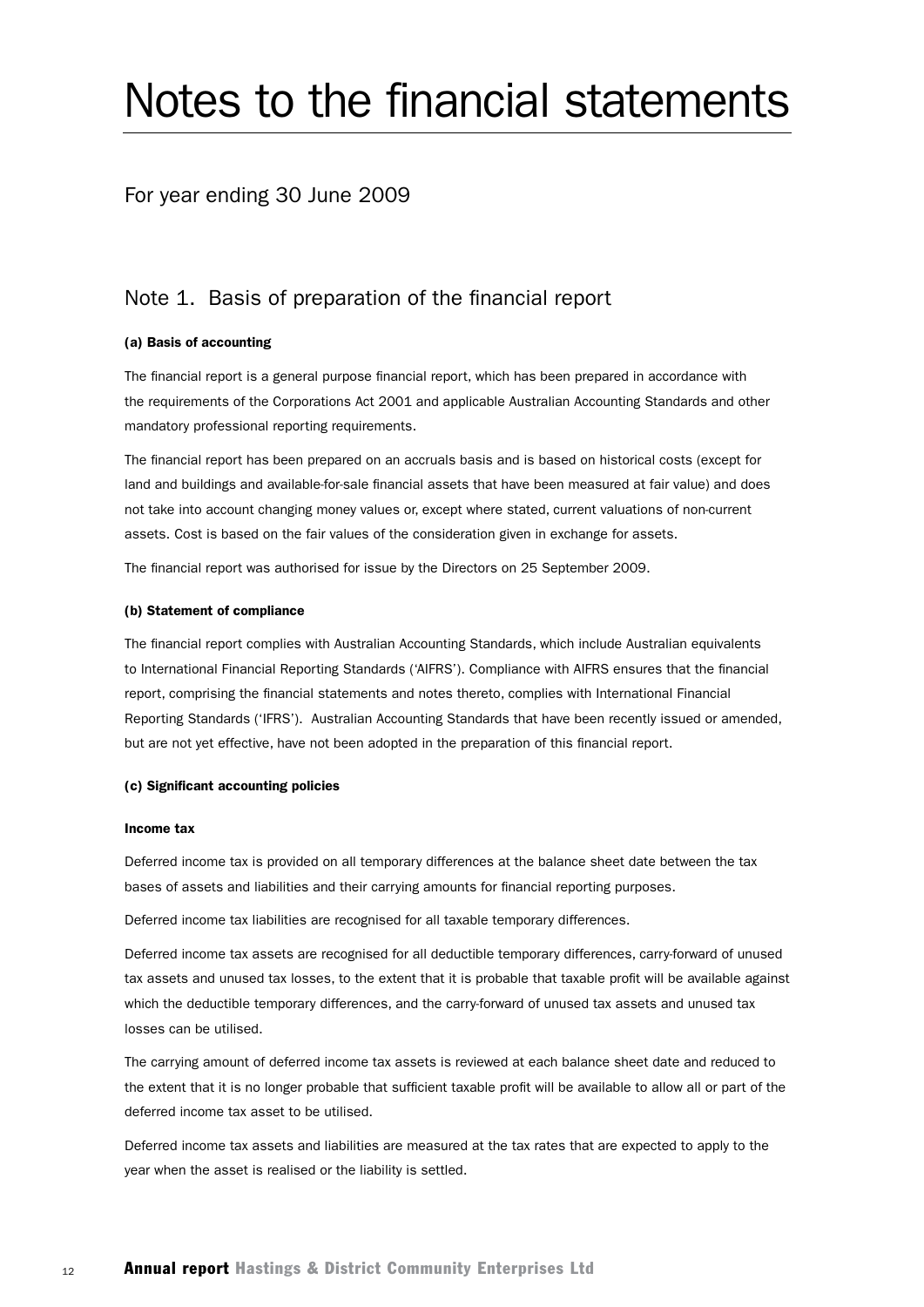#### Note 1. Basis of preparation of the financial report (continued)

#### Property, plant and equipment

Property, plant and equipment are brought to account at cost less accumulated depreciation and any impairment in value.

Land and buildings are measured at fair value less accumulated depreciation.

Depreciation is calculated on a diminishing value basis over the estimated useful life of the asset as follows:

| <b>Class of asset</b> | <b>Depreciation rate</b> |
|-----------------------|--------------------------|
| Plant & equipment     | 13.33 - 30%              |

#### Impairment

The carrying values of plant and equipment are reviewed for impairment when events or changes in circumstances indicate the carrying value may not be recoverable.

If any such indication exists and where the carrying value exceeds the estimated recoverable amount, the assets or cash-generating units are written down to their recoverable amount.

The recoverable amount of plant and equipment is the greater of fair value less costs to sell and value in use. In assessing value in use, the estimated future cash flows are discounted to their present value using a pre-tax discount rate that reflects current market assessments of the time value of money and the risks specific to the asset.

#### Revaluations

Following initial recognition at cost, land and buildings are carried at a revalued amount which is the fair value at the date of the revaluation less any subsequent accumulated depreciation on buildings and accumulated impairment losses.

Fair value is determined by reference to market based evidence, which is the amount for which the assets could be exchanged between a knowledgeable willing buyer and a knowledgeable willing seller in an arm's length transaction as at the valuation date.

Any revaluation surplus is credited to the asset revaluation reserve included in the equity section of the balance sheet unless it reverses a revaluation decrease of the same asset previously recognised in the income statement.

Any revaluation deficit is recognised in the income statement unless it directly offsets a previous surplus of the same asset in the asset revaluation reserve.

An annual transfer from the asset revaluation reserve is made to retained earnings for the depreciation relating to the revaluation surplus.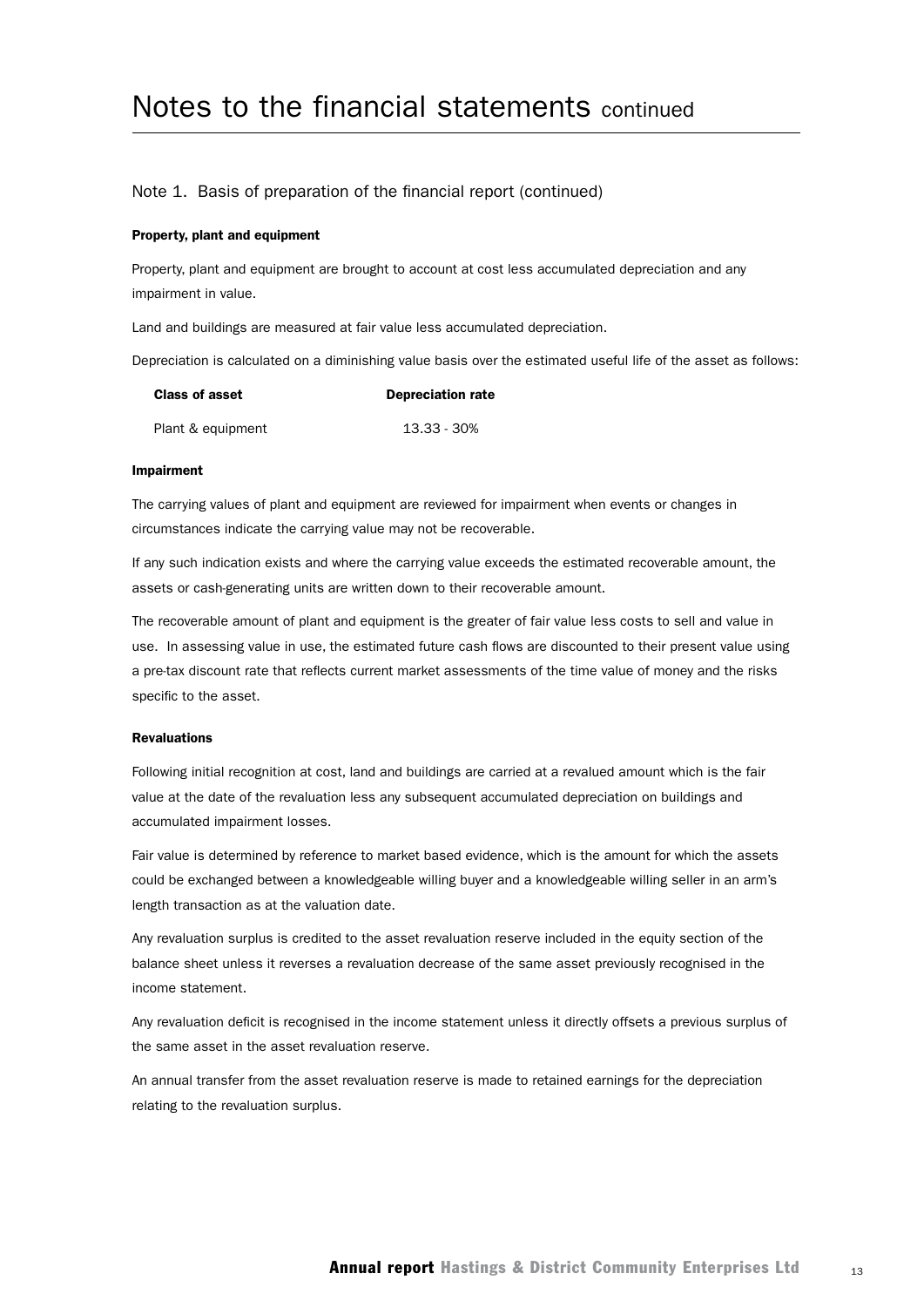#### Note 1. Basis of preparation of the financial report (continued)

#### Recoverable amount of assets

At each reporting date, the Company assesses whether there is any indication that an asset is impaired. Where an indicator of impairment exists, the Company makes a formal estimate of the recoverable amount. Where the carrying amount of an asset exceeds its recoverable amount the asset is considered impaired and is written down to its recoverable amount.

#### Goods and services tax

Revenues, expenses and assets are recognised net of the amount of goods and services tax (GST), except where the amount of GST incurred is not recoverable from the taxation authority. In these circumstances, the GST is recognised as part of the cost of acquisition of the asset or as part of the expense.

Receivables and payables are stated with the amount of GST included.

The net amount of GST recoverable from, or payable to, the taxation authority is included as part of receivables or payables in the balance sheet. Cash flows are included in the cash flow statement on a gross basis.

The GST components of cash flows arising from investing and financing activities which are recoverable from, or payable to, the ATO are classified as operating cash flows.

#### Employee benefits

The provision for employee benefits to wages, salaries and annual leave represents the amount which the Company has a present obligation to pay resulting from employees' services provided up to the balance date. The provision has been calculated on undiscounted amounts based on wage and salary rates expected to be paid and includes related on-costs.

The Company contributes to a defined contribution plan. Contributions to employee superannuation funds are charged against income as incurred.

#### Intangibles

Establishment costs have been initially recorded at cost and amortised on a straight line basis at a rate of 20% per annum.

#### Cash

Cash on hand and in banks are stated at nominal value.

For the purposes of the cash flow statement, cash includes cash on hand and in banks and investments in money market instruments, net of outstanding bank overdrafts.

#### Revenue

Interest and fee revenue is recognised when earned. All revenue is stated net of the amount of goods and services tax (GST).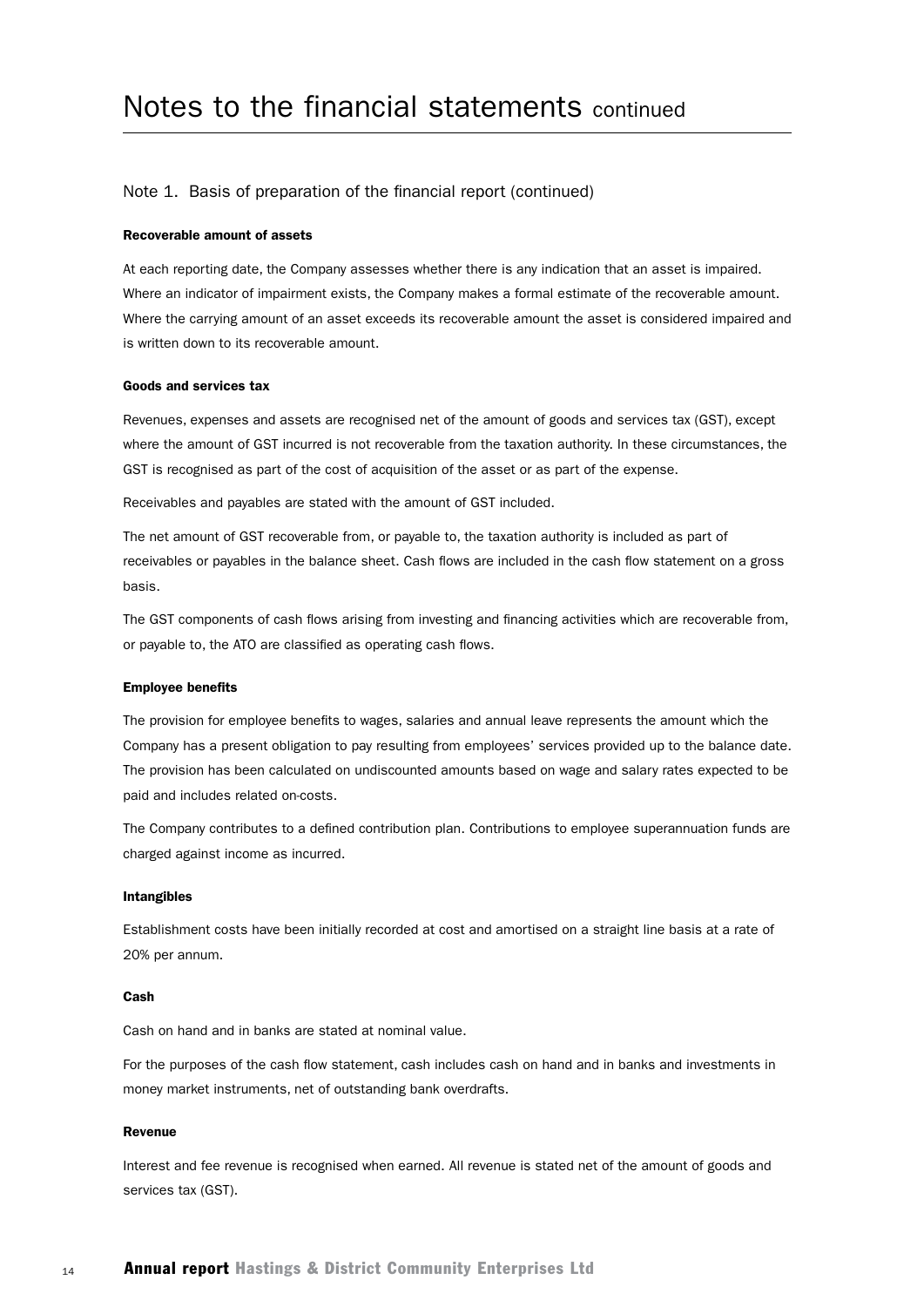#### Note 1. Basis of preparation of the financial report (continued)

#### Receivables and payables

Receivables and payables are non interest bearing and generally have payment terms of between 30 and 90 days. Receivables are recognised and carried at original invoice amount less a provision for any uncollected debts. Liabilities for trade creditors and other amounts are carried at cost that is the fair value of the consideration to be paid in the future for goods and services received, whether or not billed to the Company.

#### Interest bearing liabilities

All loans are measured at the principal amount. Interest is recognised as an expense as it accrues.

#### Provisions

Provisions are recognised when the economic entity has a legal, equitable or constructive obligation to make a future sacrifice of economic benefits to other entities as a result of past transactions or other past events, it is probable that a future sacrifice of economic benefits will be required and a reliable estimate can be made of the amount of the obligation.

A provision for dividends is not recognised as a liability unless the dividends are declared, determined or publicly recommended on or before the reporting date.

#### Contributed capital

Issued and paid up capital is recognised at the fair value of the consideration received by the Company. Any transaction costs arising on the issue of ordinary shares are recognised directly in equity as a reduction of the share proceeds received.

#### Comparative figures

The entity commenced operations during the period, hence there are no comparative figures.

| 2009 |
|------|
|      |

#### Note 2. Revenue from ordinary activities

#### Operating activities

| Total revenue from operating activities<br>148.883 |  |
|----------------------------------------------------|--|
| 100.395<br>- other revenue                         |  |
| 48.488<br>- services commissions                   |  |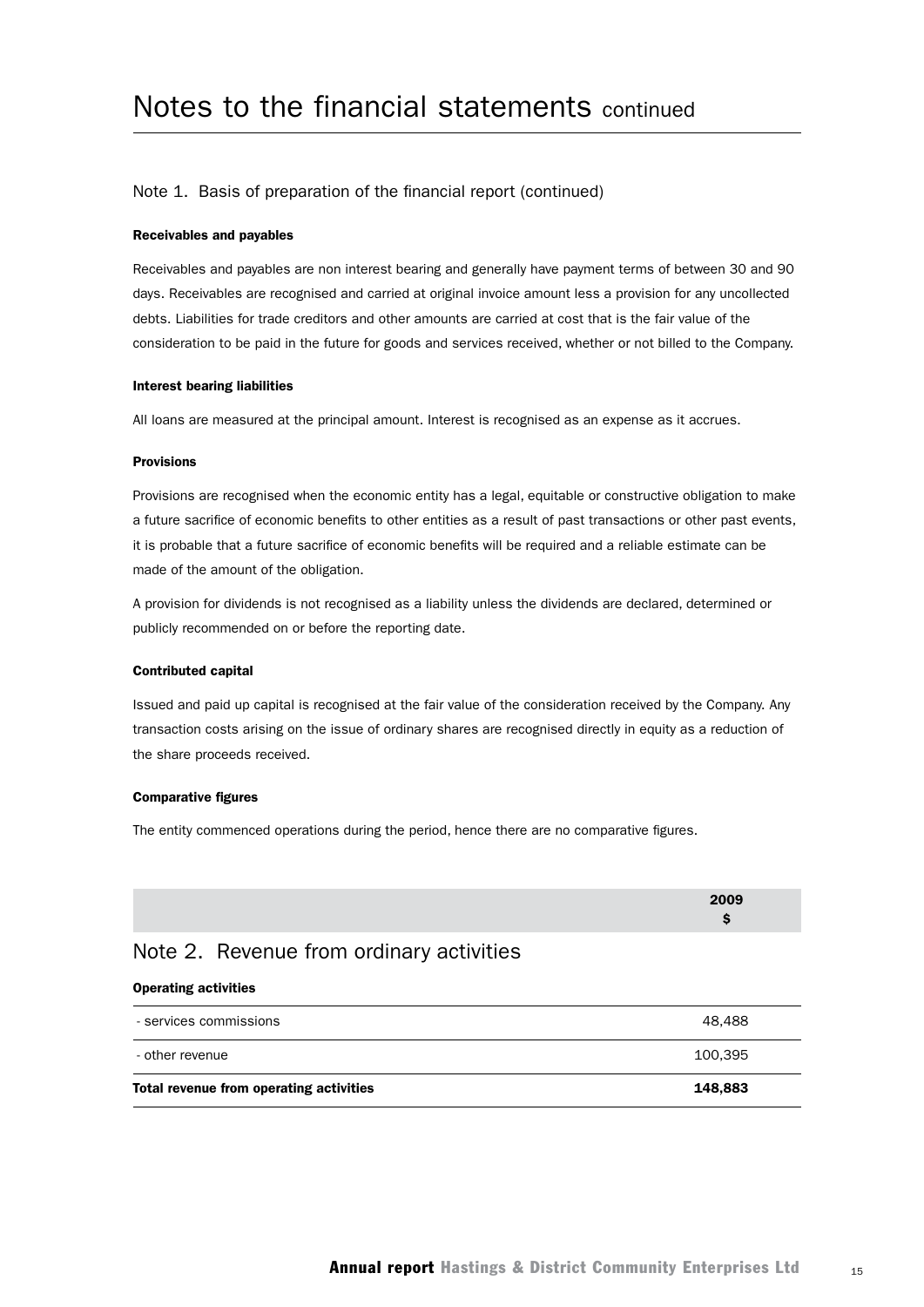|                                                      | 2009<br>\$ |  |
|------------------------------------------------------|------------|--|
| Note 2. Revenue from ordinary activities (continued) |            |  |
| <b>Non-operating activities:</b>                     |            |  |
| - interest received                                  | 4,904      |  |
| - other revenue                                      |            |  |
| Total revenue from non-operating activities          | 4,904      |  |
| Total revenue from ordinary activities               | 153,787    |  |
| Note 3. Expenses                                     |            |  |
| <b>Employee benefits expense</b>                     |            |  |
| - wages and salaries                                 | 223,754    |  |
| - superannuation costs                               | 21,623     |  |
| - workers' compensation costs                        | 1,261      |  |
| - other costs                                        | 37,632     |  |
|                                                      | 284,270    |  |
| Depreciation of non-current assets:                  |            |  |
| - plant and equipment                                | 42,326     |  |
| <b>Amortisation of non-current assets:</b>           |            |  |
| - intangibles                                        | 4,602      |  |
|                                                      | 46,928     |  |
| <b>Finance costs:</b>                                |            |  |
| - Interest paid                                      | 134        |  |
| <b>Bad debts</b>                                     | 417        |  |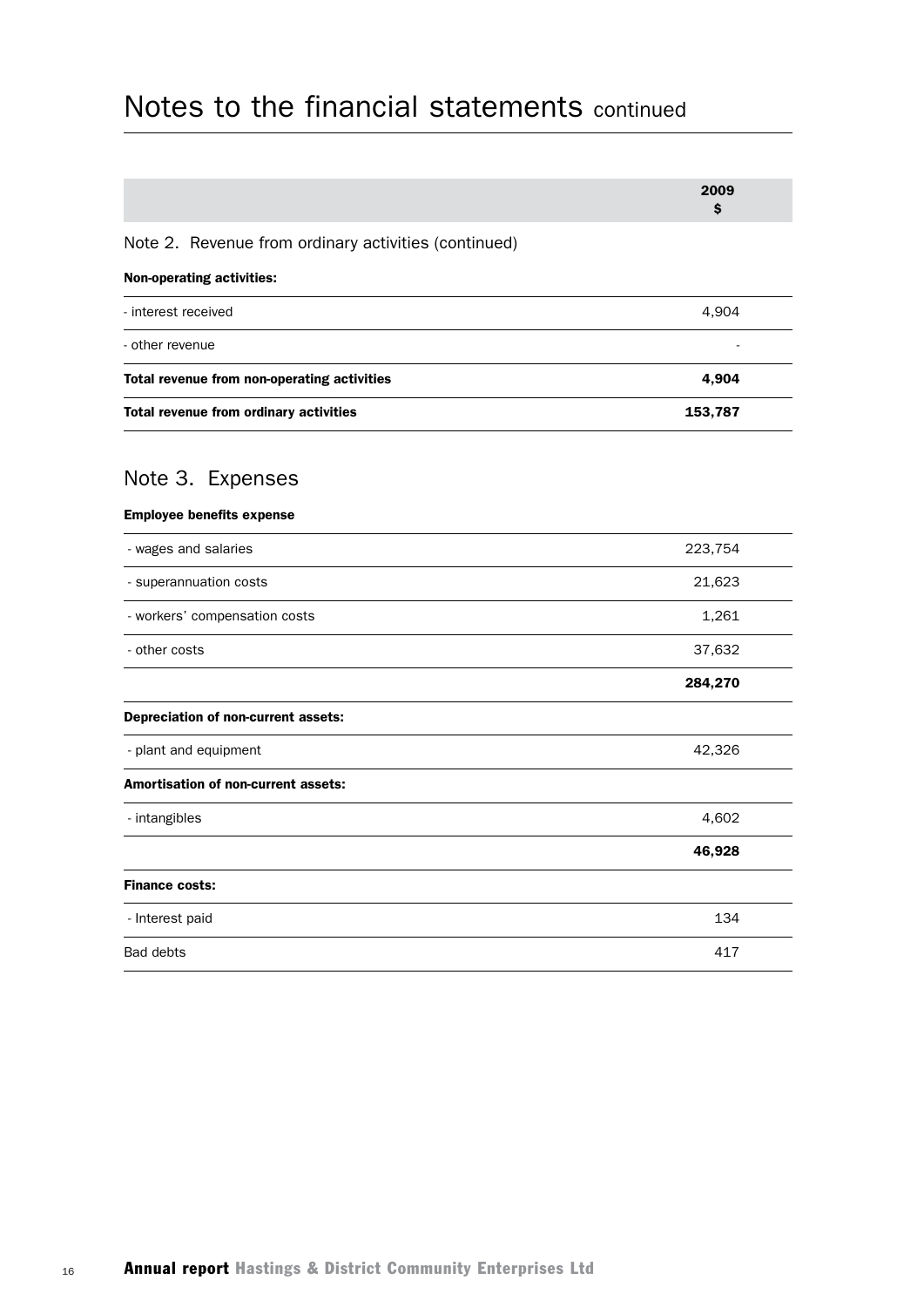|                                                                                                               | 2009<br>Ŝ  |
|---------------------------------------------------------------------------------------------------------------|------------|
| Note 4. Income tax expense                                                                                    |            |
| The prima facie tax on profit/(loss) before income tax is reconciled to the income tax<br>expense as follows: |            |
| Prima facie tax on profit/(loss) before income tax at 30%                                                     | (144, 438) |
| Add tax effect of:                                                                                            |            |
| - Non-deductible expenses                                                                                     | 30,607     |
| Current income tax expense / (benefit)                                                                        | (113, 831) |
| Income tax expense $/$ (benefit)                                                                              | (113, 831) |
| Deferred income tax asset                                                                                     |            |
| Future income tax benefits arising from tax losses are recognised at reporting date                           |            |
| as realisation of the benefit is regarded as probable.                                                        | 113,831    |
|                                                                                                               |            |

#### Note 5. Auditors' remuneration

Amounts received or due and receivable by Richmond, Sinnott & Delahunty for:

|                                                          | 13,000 |
|----------------------------------------------------------|--------|
| - Accounting work for prospectus                         | 2,500  |
| - share registry services                                | 1,800  |
| - Completion of feasibility study                        | 6,000  |
| - Audit or review of the financial report of the Company | 2,700  |

## Note 6. Cash assets

| Cash at bank and on hand | 4,391  |
|--------------------------|--------|
| Note 7. Receivables      |        |
| <b>GST</b> receivable    | 1,042  |
| Trade debtors            | 25,554 |
|                          | 26,596 |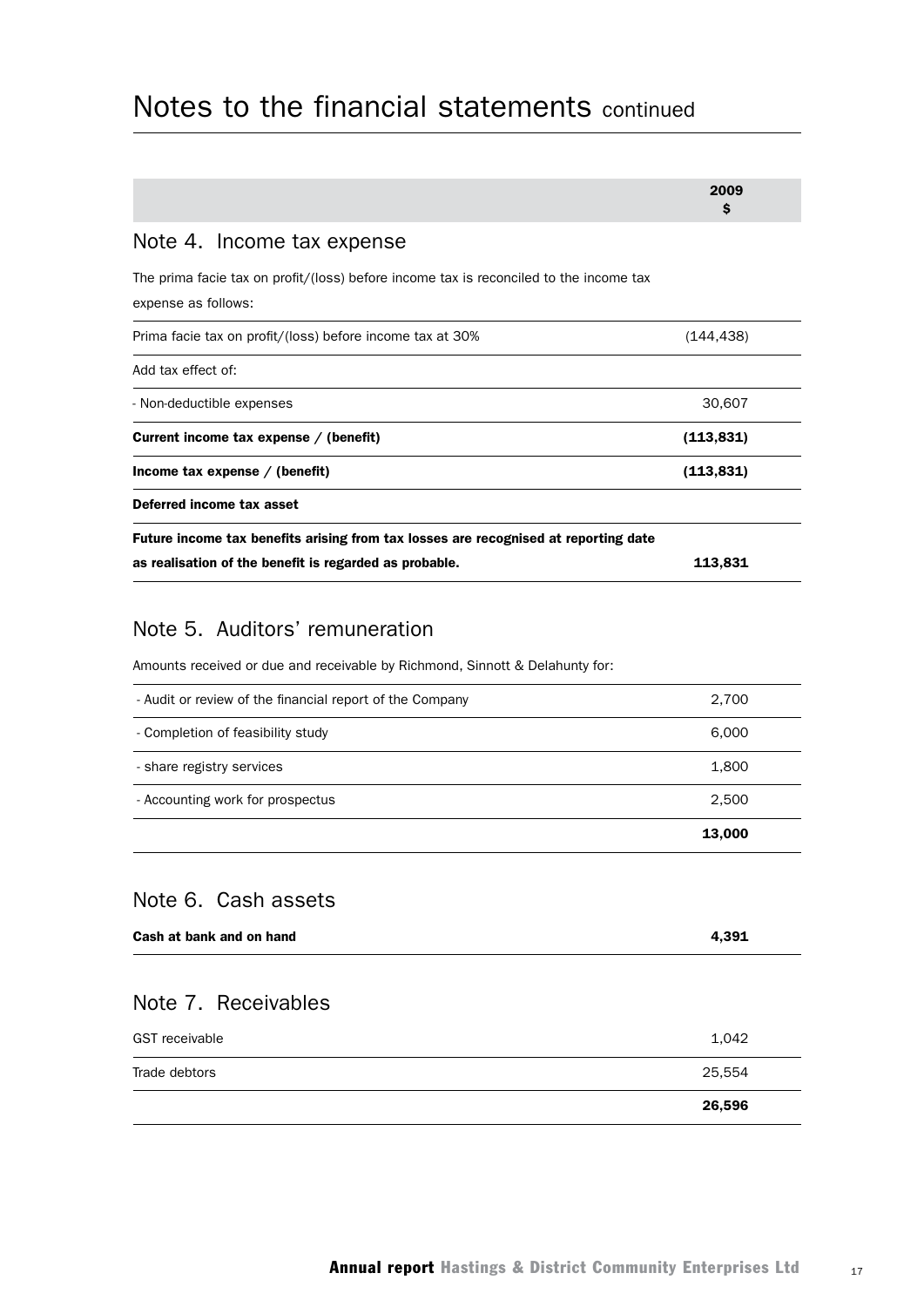|                                        | 2009<br>\$ |
|----------------------------------------|------------|
| Note 8. Property, plant and equipment  |            |
| <b>Plant and equipment</b>             |            |
| At cost                                | 312,592    |
| Less accumulated depreciation          | (42, 326)  |
|                                        | 270,266    |
| <b>Total written down amount</b>       | 270,266    |
| <b>Movements in carrying amounts</b>   |            |
| <b>Plant and equipment</b>             |            |
| Carrying amount at beginning of period |            |
| Additions                              | 312,592    |
| Disposals                              |            |
| Depreciation expense                   | (42, 326)  |
| Carrying amount at end of period       | 270,266    |

## Note 9. Intangible assets

#### Franchise fee

| At cost                       | 10,000  |
|-------------------------------|---------|
| Less accumulated amortisation | (2,000) |
|                               | 8,000   |
| <b>Preliminary expenses</b>   |         |
| At cost                       | 10,409  |
| Less accumulated amortisation | (2,602) |
|                               | 7,807   |
|                               | 15,807  |

## Note 10. Payables

|                              | 26,225 |  |
|------------------------------|--------|--|
| Other creditors and accruals | 9.481  |  |
| Trade creditors              | 16,744 |  |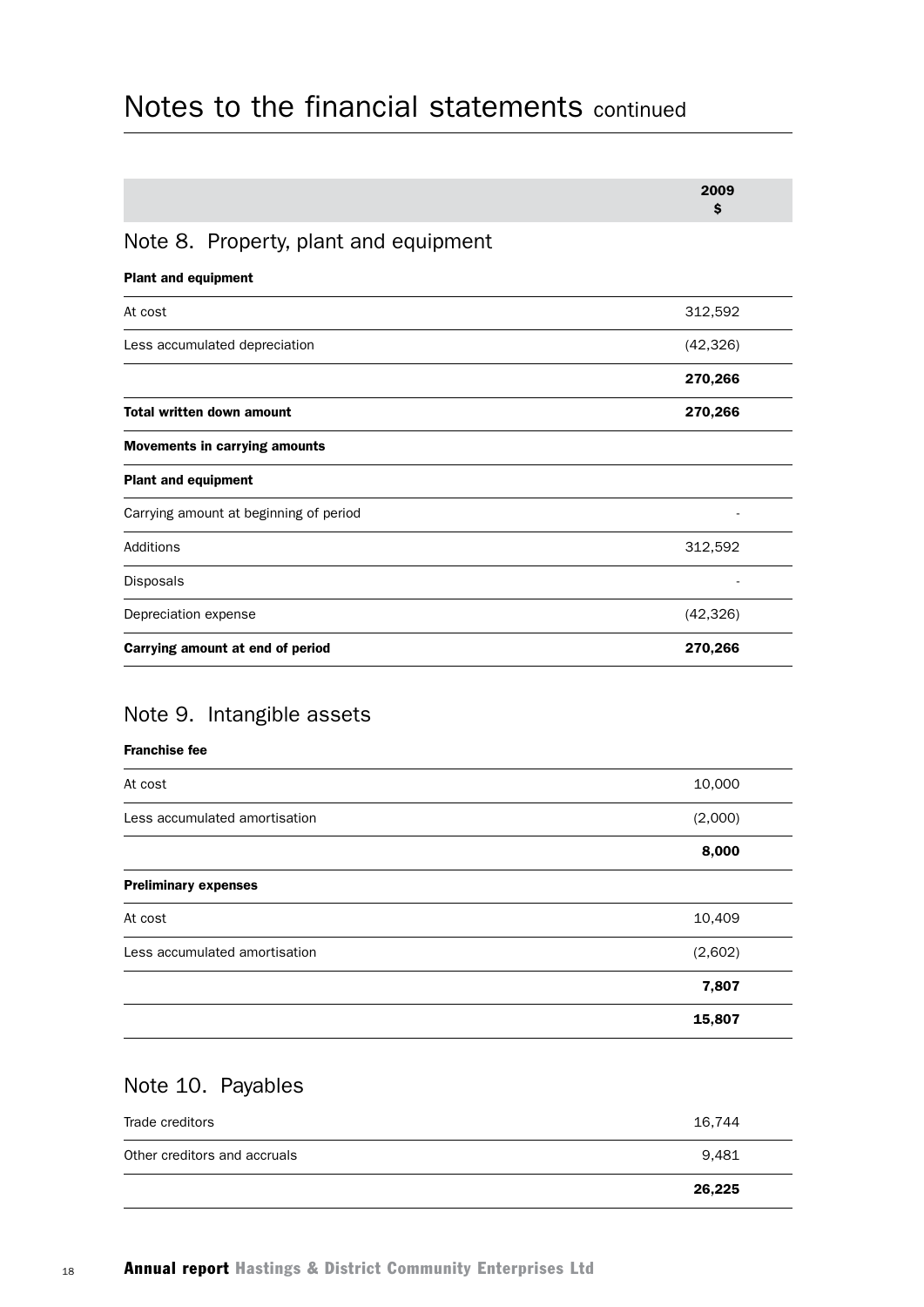|                                                                                                               | 2009<br>\$ |
|---------------------------------------------------------------------------------------------------------------|------------|
| Note 11. Provisions                                                                                           |            |
| <b>Employee benefits</b>                                                                                      | 2,398      |
| Number of employees at period end                                                                             | 4          |
|                                                                                                               |            |
| Note 12. Share capital                                                                                        |            |
| 781,762 Ordinary shares fully paid of \$1 each                                                                | 781,762    |
| Less: Equity raising costs                                                                                    | (11, 864)  |
|                                                                                                               | 769,898    |
|                                                                                                               |            |
| Note 13. Retained earnings/(accumulated losses)                                                               |            |
| Balance at the beginning of the financial period                                                              |            |
| Profit/(loss) after income tax                                                                                | (367, 630) |
| <b>Dividends</b>                                                                                              |            |
| Balance at the end of the financial period                                                                    | (367, 630) |
| Note 14. Cash flow statement<br>(a) Reconciliation of cash                                                    |            |
| Cash assets                                                                                                   | 4,391      |
|                                                                                                               | 4,391      |
| (b) Reconciliation of profit $/$ (loss) after tax to net cash provided from/(used in)<br>operating activities |            |
| Profit / (loss) after income tax                                                                              | (367, 630) |
| Non cash items                                                                                                |            |
| - Depreciation                                                                                                | 42,326     |
| - Amortisation                                                                                                | 4,602      |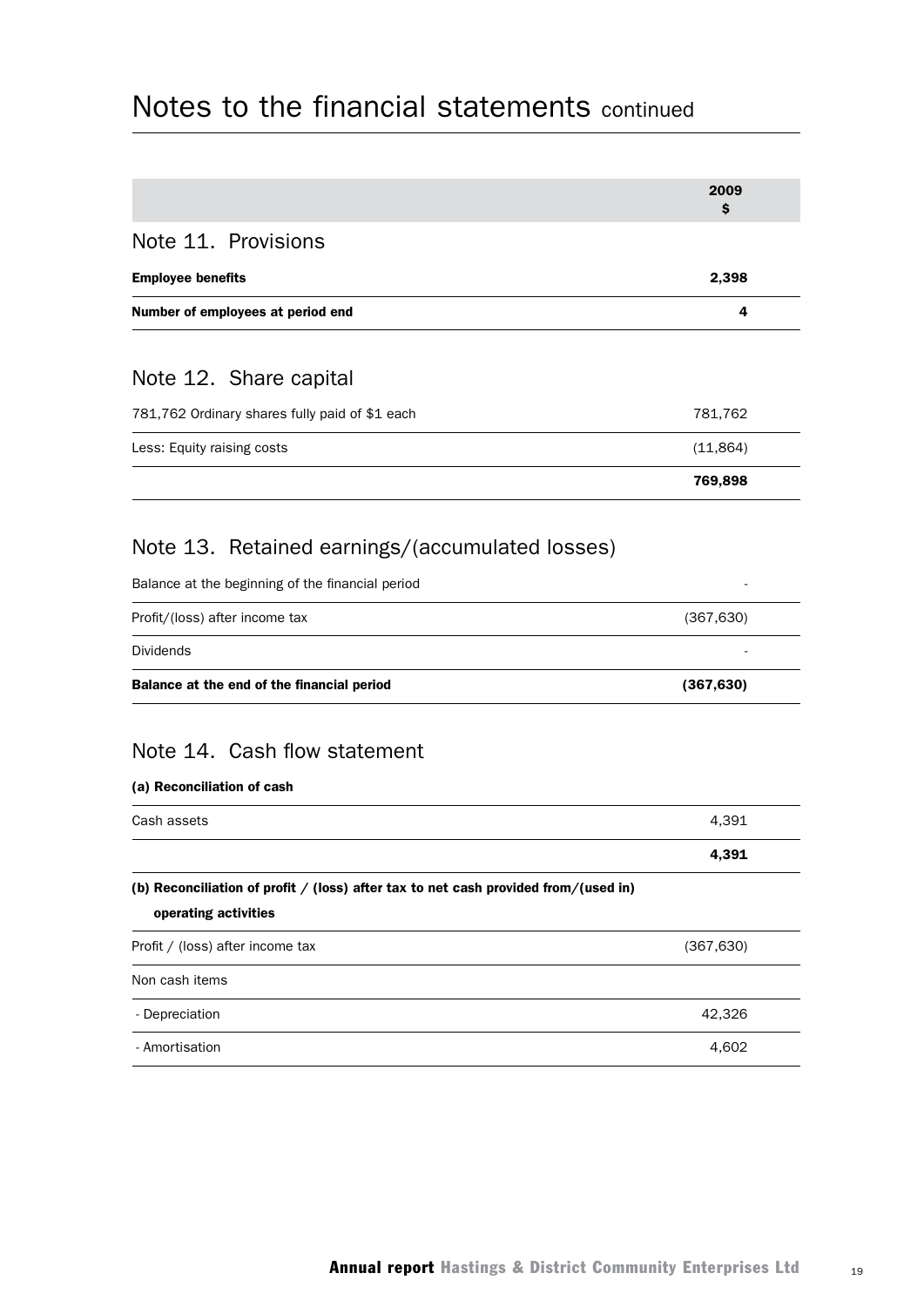|                                                                               | 2009<br>\$ |  |
|-------------------------------------------------------------------------------|------------|--|
| Note 14. Cash flow statement (continued)<br>Changes in assets and liabilities |            |  |
| - (Increase) decrease in receivables                                          | (26,596)   |  |
| - (Increase) decrease in deferred tax asset                                   | (113,831)  |  |
| - Increase (decrease) in payables                                             | 26,225     |  |
| - Increase (decrease) in provisions                                           | 2,398      |  |
| Net cash flows from/(used in) operating activities                            | (432,506)  |  |

## Note 15. Director and related party disclosures

The names of Directors who have held office during the financial period are:

| Dyane Angela Bain                                        |
|----------------------------------------------------------|
| Leonard Alexander Butcher JP (resigned 23 December 2008) |
| Lisa Jane Dixon                                          |
| David Gerrard Gibbs                                      |
| Kenneth Raymond Ingersoll                                |
| Mathew Lawrence Jenkins (resigned 25 March 2009)         |
| Desmond George Kissick                                   |
| Cameron Peter McCullough                                 |
| Lyle Francis Ridout (resigned 16 July 2008)              |
| <b>Victor Charles Rodwell</b>                            |
| Brian Leonard Stahl OAM, JP                              |
| John Crough (appointed 25 February 2009)                 |
| Alfred Tallon (appointed 25 February 2009)               |
| Benjamin Tallon (appointed 25 February 2009)             |
|                                                          |

No Director or related entity has entered into a material contract with the Company. No Directors' fees have been paid as the positions are held on a voluntary basis.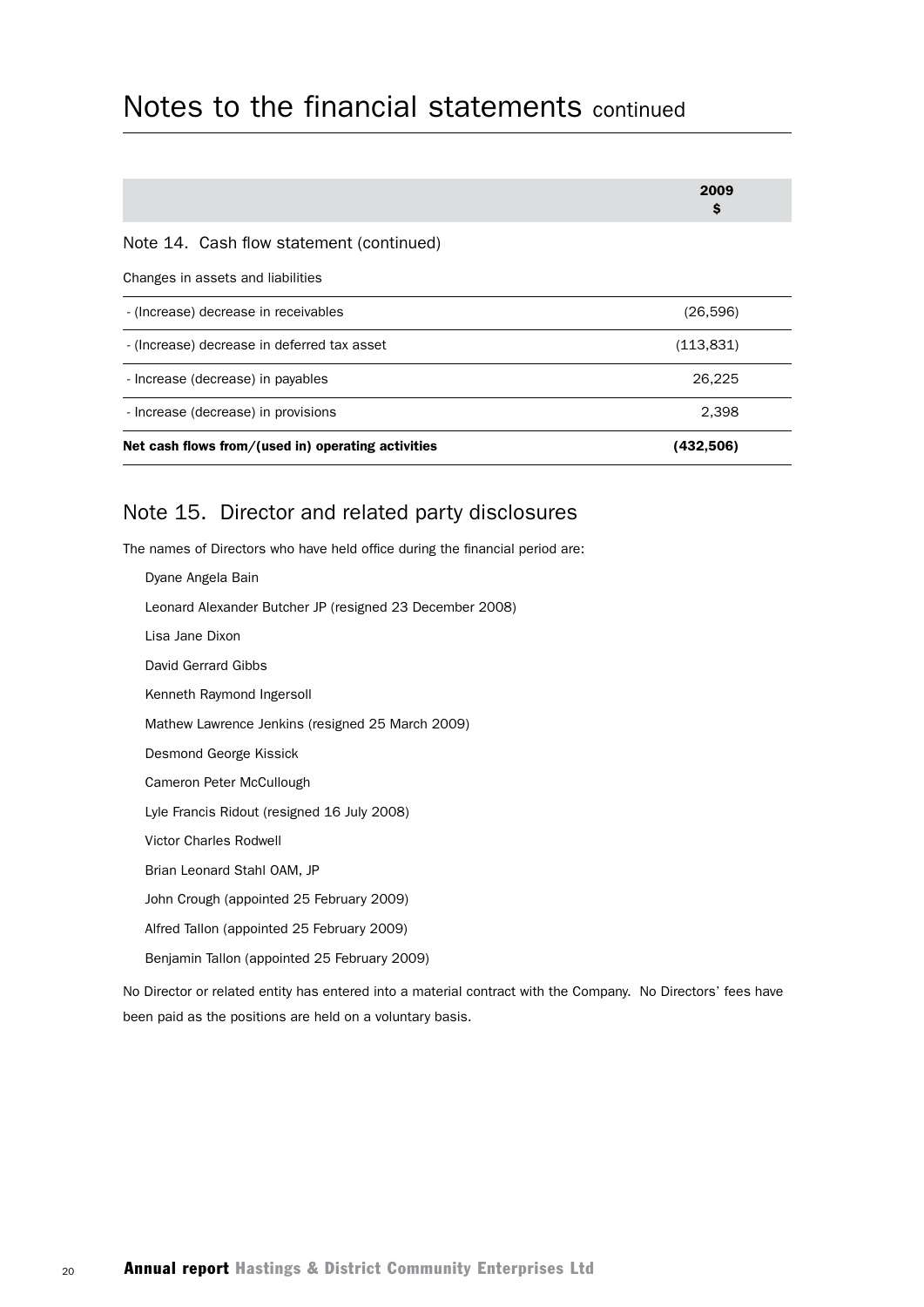| <b>Directors' shareholdings</b>                          | 2009         |
|----------------------------------------------------------|--------------|
| Dyane Angela Bain                                        | 5,001        |
| Leonard Alexander Butcher JP (resigned 23 December 2008) | 20,501       |
| Lisa Jane Dixon                                          | 2,501        |
| David Gerrard Gibbs                                      | 55,001       |
| Kenneth Raymond Ingersoll                                | 21,001       |
| Mathew Lawrence Jenkins (resigned 25 March 2009)         | $\mathbf{1}$ |
| Desmond George Kissick                                   | 12,001       |
| Cameron Peter McCullough                                 | 5,001        |
| Lyle Francis Ridout (resigned 16 July 2008)              | 2,001        |
| <b>Victor Charles Rodwell</b>                            | 50,001       |
| Brian Leonard Stahl OAM, JP                              | 2,001        |
| John Crough (appointed 25 February 2009)                 |              |
| Alfred Tallon (appointed 25 February 2009)               | 20,000       |
| Benjamin Tallon (appointed 25 February 2009)             |              |

#### Note 15. Director and related party disclosures (continued)

All shares were purchased during the period. Each share held has a paid up value of \$1 and is fully paid.

#### Note 16. Subsequent events

There have been no events after the end of the financial period that would materially affect the financial statements.

#### Note 17. Contingent liabilities

There were no contingent liabilities at the date of this report to affect the financial statements.

#### Note 18. Segment reporting

The economic entity operates in the financial services sector were it provides banking services to its clients. The economic entity operates in one geographic area being Hastings, Victoria.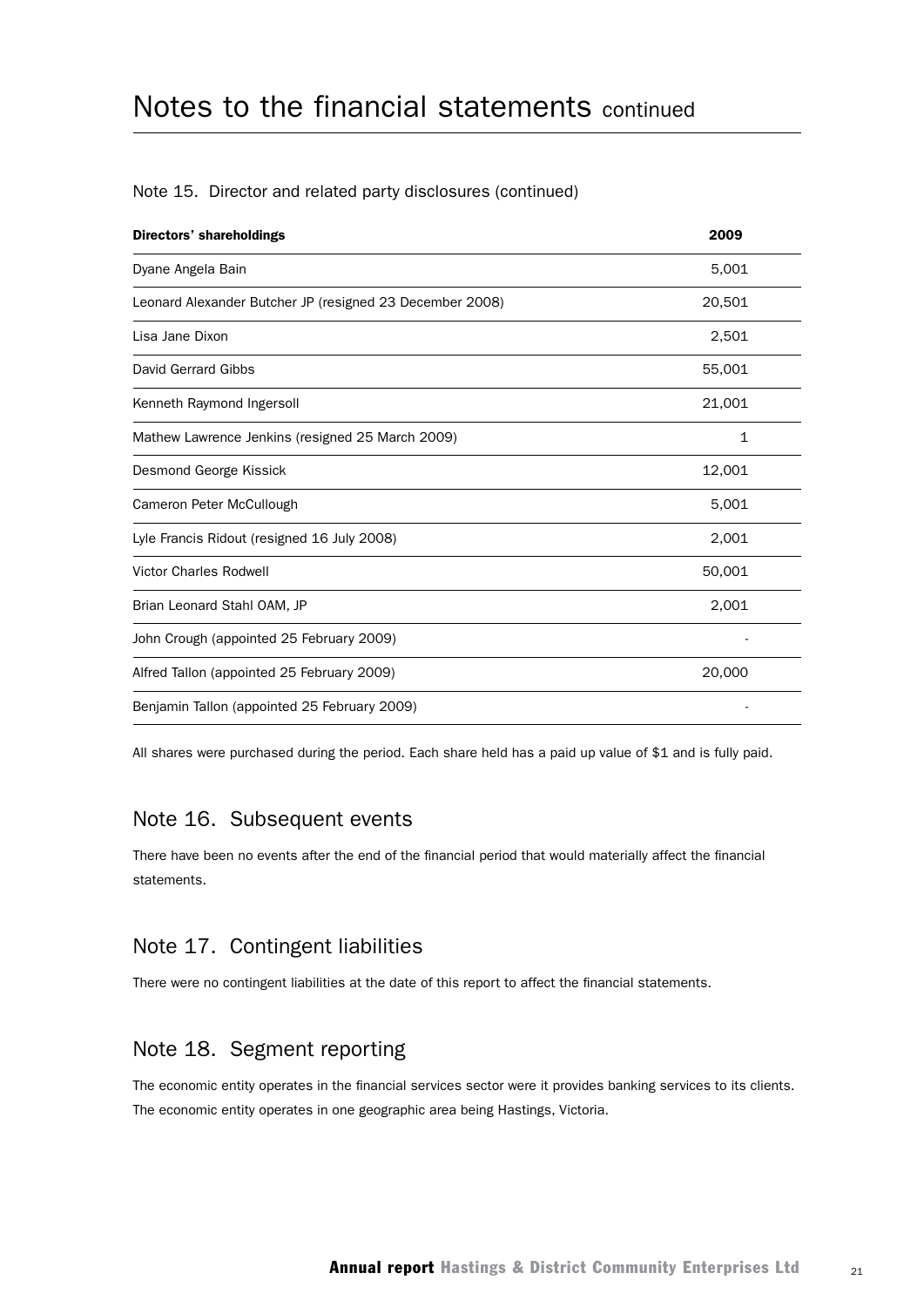#### Note 19. Corporate information

Hastings & District Community Enterprises Ltd is a Company limited by shares incorporated in Australia.

| The registered office is:           | 2 High Street,    |
|-------------------------------------|-------------------|
|                                     | Hastings VIC 3915 |
| The principal place of business is: | 88 High Street,   |
|                                     | Hastings VIC 3915 |

### Note 20. Dividends paid or provided for on ordinary shares

The Directors recommend that no dividend be paid for the current period.

|                                                                                                                                                                                                                                                               | 2009<br>\$ |
|---------------------------------------------------------------------------------------------------------------------------------------------------------------------------------------------------------------------------------------------------------------|------------|
| Note 21. Earnings per share                                                                                                                                                                                                                                   |            |
| Basic earnings per share amounts are calculated by dividing profit / (loss) after income<br>tax by the weighted average number of ordinary shares outstanding during the period.                                                                              |            |
| Diluted earnings per share amounts are calculated by dividing profit / (loss) after income<br>tax by the weighted average number of ordinary shares outstanding during the period<br>(adjusted for the effects of any dilutive options or preference shares). |            |
| The following reflects the income and share data used in the basic and diluted earnings<br>per share computations:                                                                                                                                            |            |
| Profit/(loss) after income tax expense                                                                                                                                                                                                                        | (367,630)  |
| Weighted average number of ordinary shares for basic and diluted earnings per share                                                                                                                                                                           | 781,762    |

#### Note 22. Financial risk management

The Company has exposure to credit risk, liquidity risk and market risk from their use of financial instruments.

This note presents information about the Company's exposure to each of the above risks, their objectives, policies and processes for measuring and managing risk, and the management of capital.

The Board of Directors has overall responsibility for the establishment and oversight of the risk management framework. The Board has established an Audit Committee which reports regularly to the Board. The Audit Committee is assisted in the area of risk management by an internal audit function.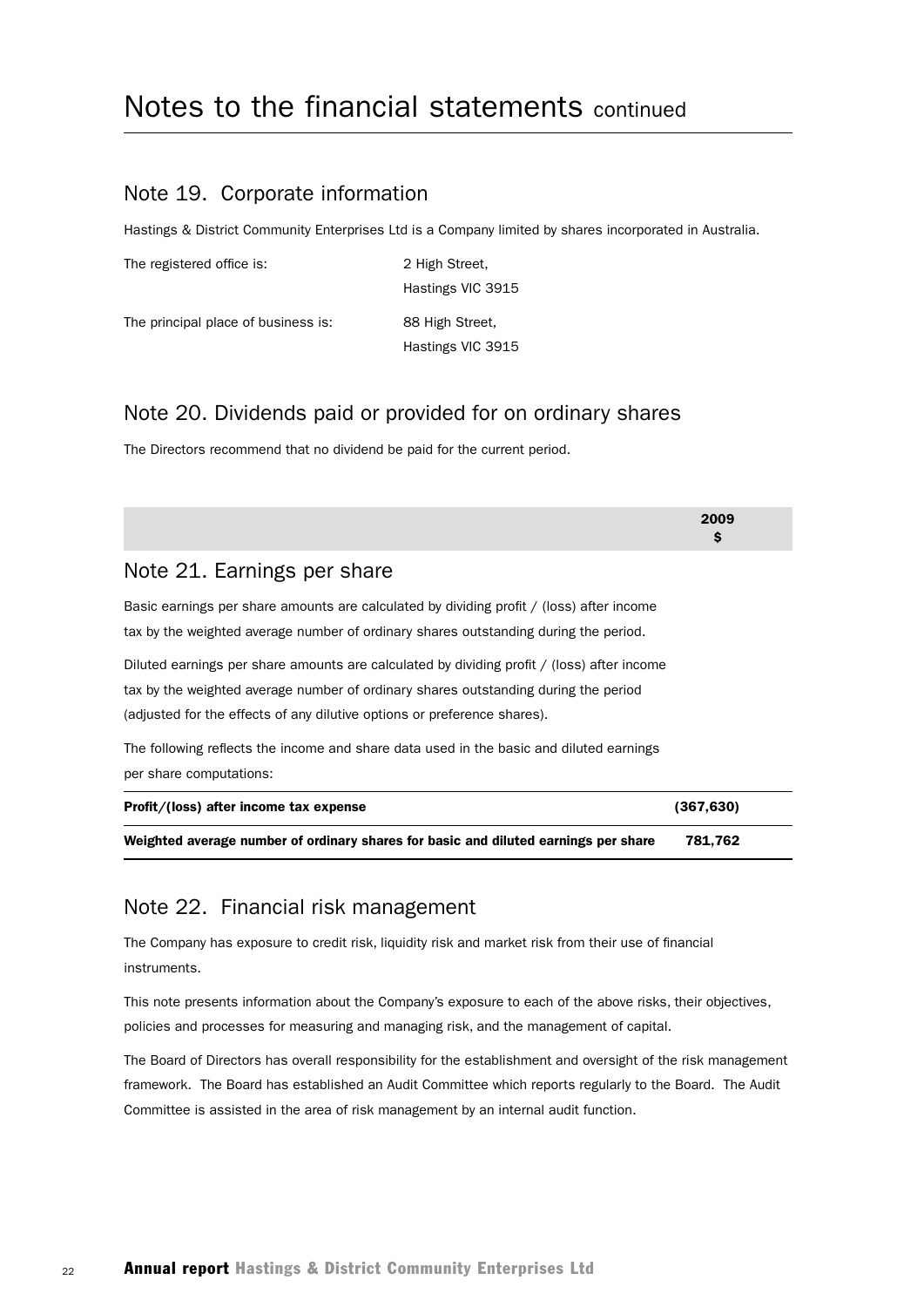#### Note 22. Financial risk management (continued)

#### (a) Credit risk

Credit risk is the risk of financial loss to the Company if a customer or counterparty to a financial instrument fails to meet its contractual obligations. For the Company it arises from receivables and cash assets.

The maximum exposure to credit risk at balance date to recognised financial assets is the carrying amount of those assets as disclosed in the Balance Sheet and notes to the financial statements. The Company's maximum exposure to credit risk at reporting date was:

|             | <b>Carrying</b><br>amount<br>2009<br>\$ |
|-------------|-----------------------------------------|
| Cash assets | 4,391                                   |
| Receivables | 26,596                                  |
|             | 30,987                                  |

The Company's exposure to credit risk is limited to Australia by geographic area. The majority of receivables is due from Bendigo and Adelaide Bank Ltd.

None of the assets of the Company are past due and based on historic default rates, the Company believes that no impairment allowance is necessary in respect of assets not past due.

The Company limits its exposure to credit risk by only investing in liquid securities with Bendigo and Adelaide Bank Ltd.

#### (b) Liquidity risk

Liquidity risk is the risk that the Company will not be able to meet its financial obligations as they fall due. The Company ensures it will have enough liquidity to meet its liabilities when due under both normal and stressed conditions. Liquidity management is carried out within the guidelines set by the Board.

Typically, the Company maintains sufficient cash on hand to meet expected operational expenses, including the servicing of financial obligations. This excludes the potential impact of extreme circumstances that cannot reasonably be predicted, such as natural disasters.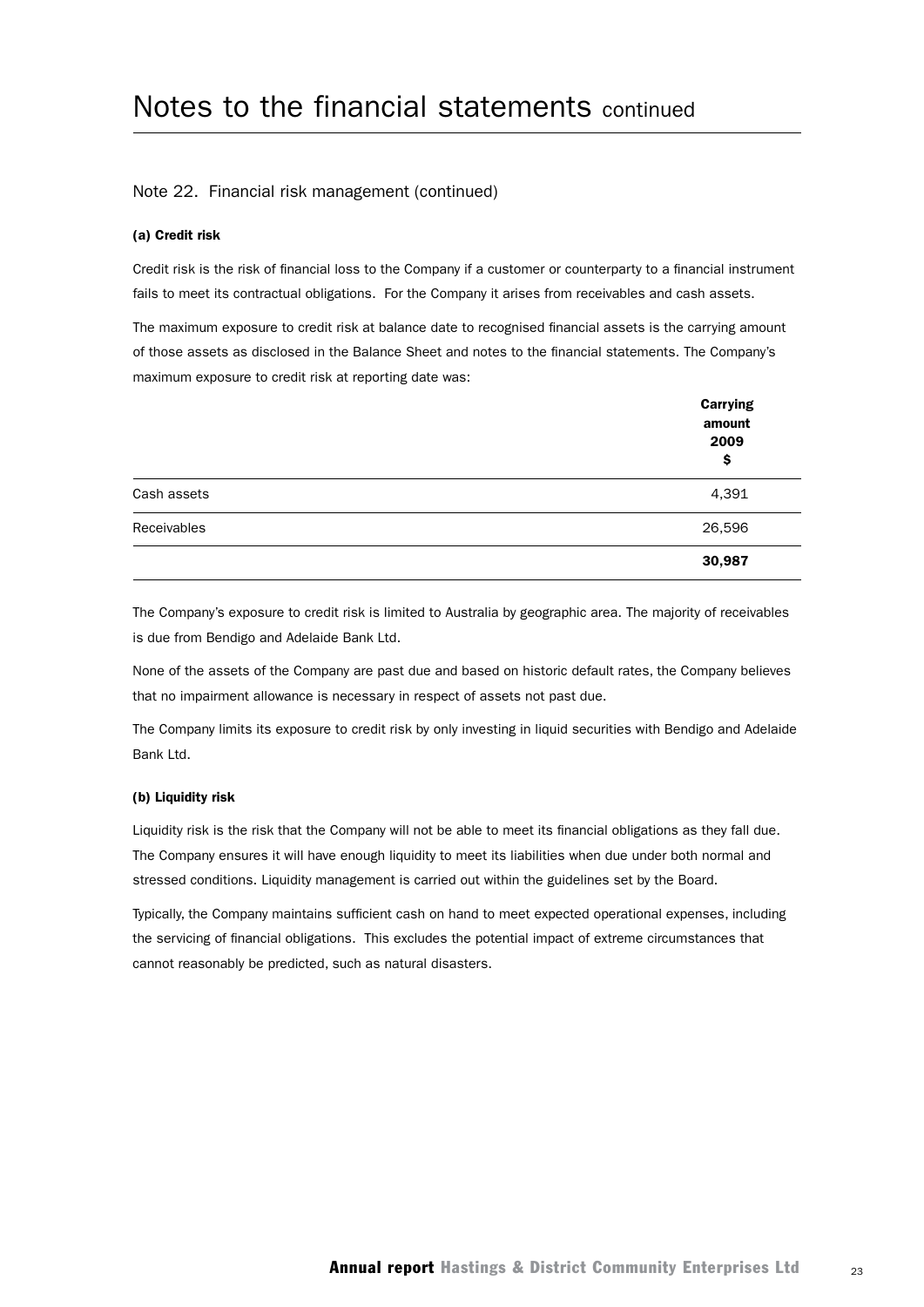#### Note 22. Financial risk management (continued)

#### (b) Liquidity risk (continued)

The following are the estimated contractual maturities of financial liabilities, including estimated interest payments.

|                              | Carrying<br>amount<br>\$ | <b>Contractual</b><br>cash flows<br>\$ | 1 year<br>or less<br>\$ | Over 1 to<br>5 years<br>\$ | More than<br>5 years<br>\$ |
|------------------------------|--------------------------|----------------------------------------|-------------------------|----------------------------|----------------------------|
| 30 June 2009                 |                          |                                        |                         |                            |                            |
| Payables                     | 26,225                   | (26, 225)                              | (26, 225)               |                            |                            |
| Interest bearing liabilities |                          |                                        |                         |                            |                            |
|                              | 26,225                   | (26,225)                               | (26,225)                |                            |                            |

#### (c) Market risk

Market risk is the risk that changes in market prices, such as interest rates, will affect the Company's income or the value of its holdings of financial instruments. The objective of market risk management is to manage and control market risk exposures within acceptable parameters.

#### Interest rate risk

Interest rate risk is that the fair value or future cash flows of a financial instrument will fluctuate because of changes in market interest rates. The Company reviews the exposure to interest rate risk as part of the regular Board meetings.

#### Sensitivity analysis

At the reporting date the interest rate profile of the Company's interest bearing financial instruments was:

|                               | <b>Carrying</b><br>amount<br>2009<br>\$ |
|-------------------------------|-----------------------------------------|
| <b>Fixed rate instruments</b> |                                         |
| Financial assets              |                                         |
| <b>Financial liabilities</b>  |                                         |
|                               |                                         |
| Variable rate instruments     |                                         |
| <b>Financial assets</b>       | 4,391                                   |
| <b>Financial liabilities</b>  |                                         |
|                               | 4,391                                   |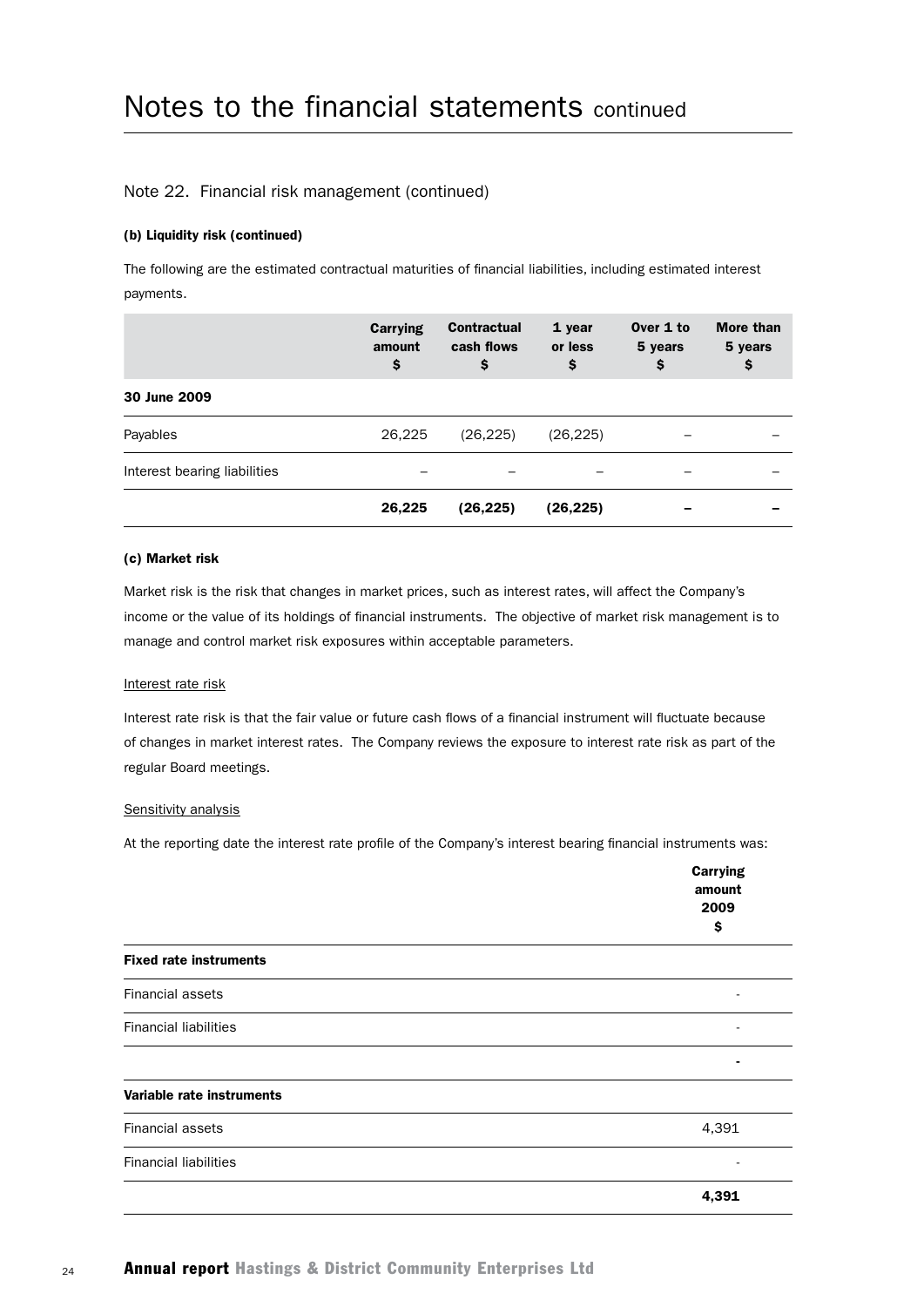#### Note 22. Financial risk management (continued)

#### (c) Market risk (continued)

#### Fair value sensitivity analysis for fixed rate instruments

The Company does not account for any fixed interest rate financial assets or liabilities at fair value through profit or loss. Therefore a change in interest rates at the reporting date would not affect profit or loss.

#### Cash flow sensitivity analysis for variable rate instruments

A change of 100 basis points in interest rates at the reporting date would have no impact on profit or retained earnings. This assumes all other variables remain constant.

#### (d) Net fair values

The net fair values of financial assets and liabilities approximate the carrying values as disclosed in the Balance Sheet. The Company does not have any unrecognised financial instruments at year end.

#### (e) Capital management

The Board's policy is to maintain a strong capital base so as to sustain future development of the Company. The Board of Directors monitor the return on capital and the level of dividends to shareholders. Capital is represented by total equity as recorded in the Balance Sheet.

In accordance with the franchise agreement, in any 12 month period, the funds distributed to shareholders shall not exceed the Distribution Limit.

- (i) the Distribution Limit is the greater of:
	- (a) 20% of the profit or funds of the Franchisee otherwise available for distribution to shareholders in that 12 month period; and
	- (b) subject to the availability of distributable profits, the Relevant Rate of Return multiplied by the average level of share capital of the Franchisee over that 12 month period; and
- (ii) the Relevant Rate of Return is equal to the weighted average interest rate on 90 day bank bills over that 12 month period plus 5%.

The Board is managing the growth of the business in line with this requirement. There are no other externally imposed capital requirements, although the nature of the Company is such that amounts will be paid in the form of charitable donations and sponsorship. Charitable donations and sponsorship paid for the period ended 30 June 2009 can be seen in the Income Statement.

There were no changes in the Company's approach to capital management during the period.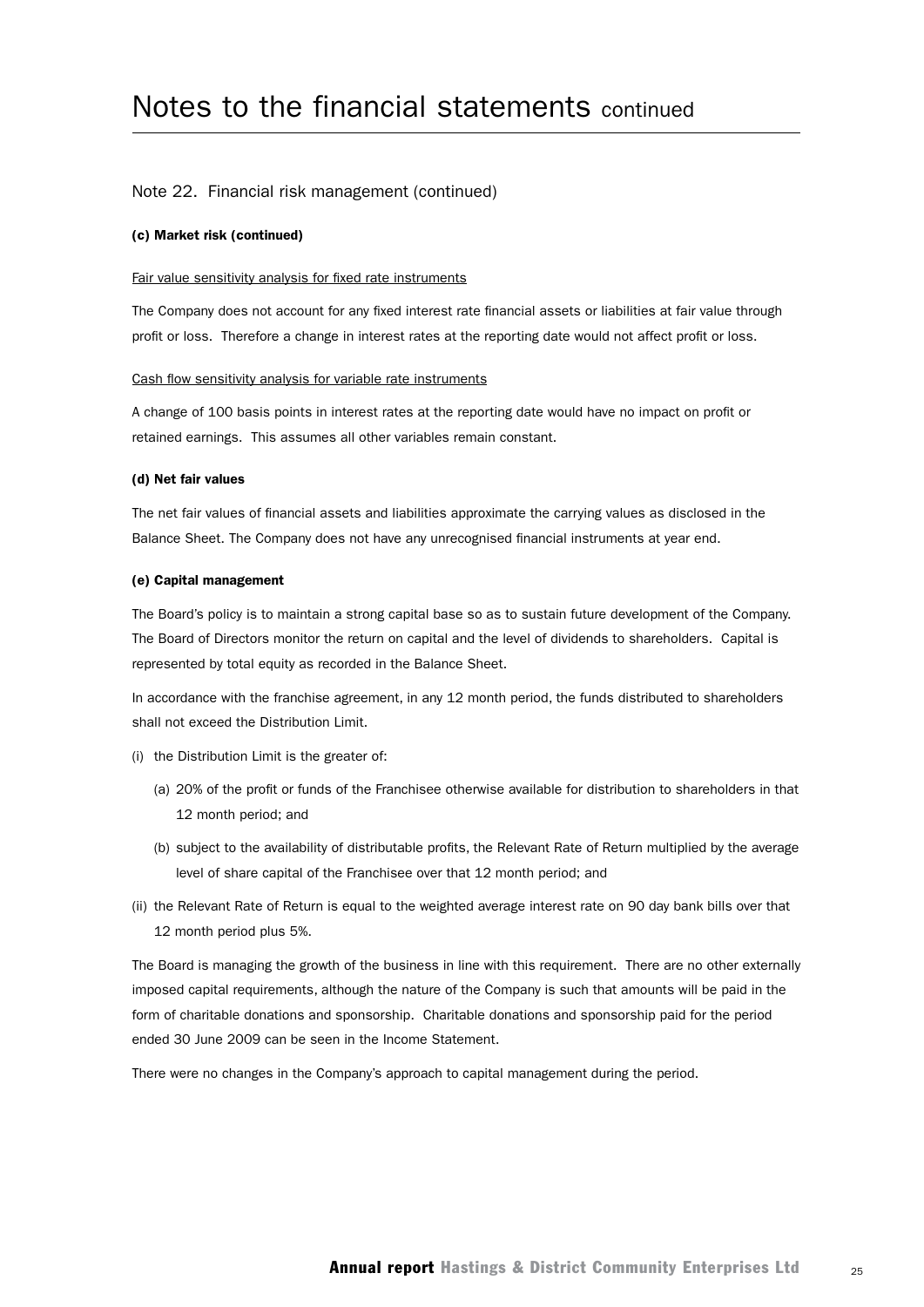# Directors' declaration

In accordance with a resolution of the Directors of Hastings & District Community Enterprises Limited, I state that:

In the opinion of the Directors:

- (a) the financial statements and notes of the Company are in accordance with the Corporations Act 2001, including:
	- (i) giving a true and fair view of the Company's financial position as at 30 June 2009 and of their performance for the period ended on that date; and
	- (ii) complying with Accounting Standards in Australia and Corporations Regulations 2001; and
- (b) there are reasonable grounds to believe that the Company will be able to pay its debts as and when they become due and payable.

 $\alpha$ 

Victor Charles Rodwell Chairman

Signed at Hasting on 25 September 2009.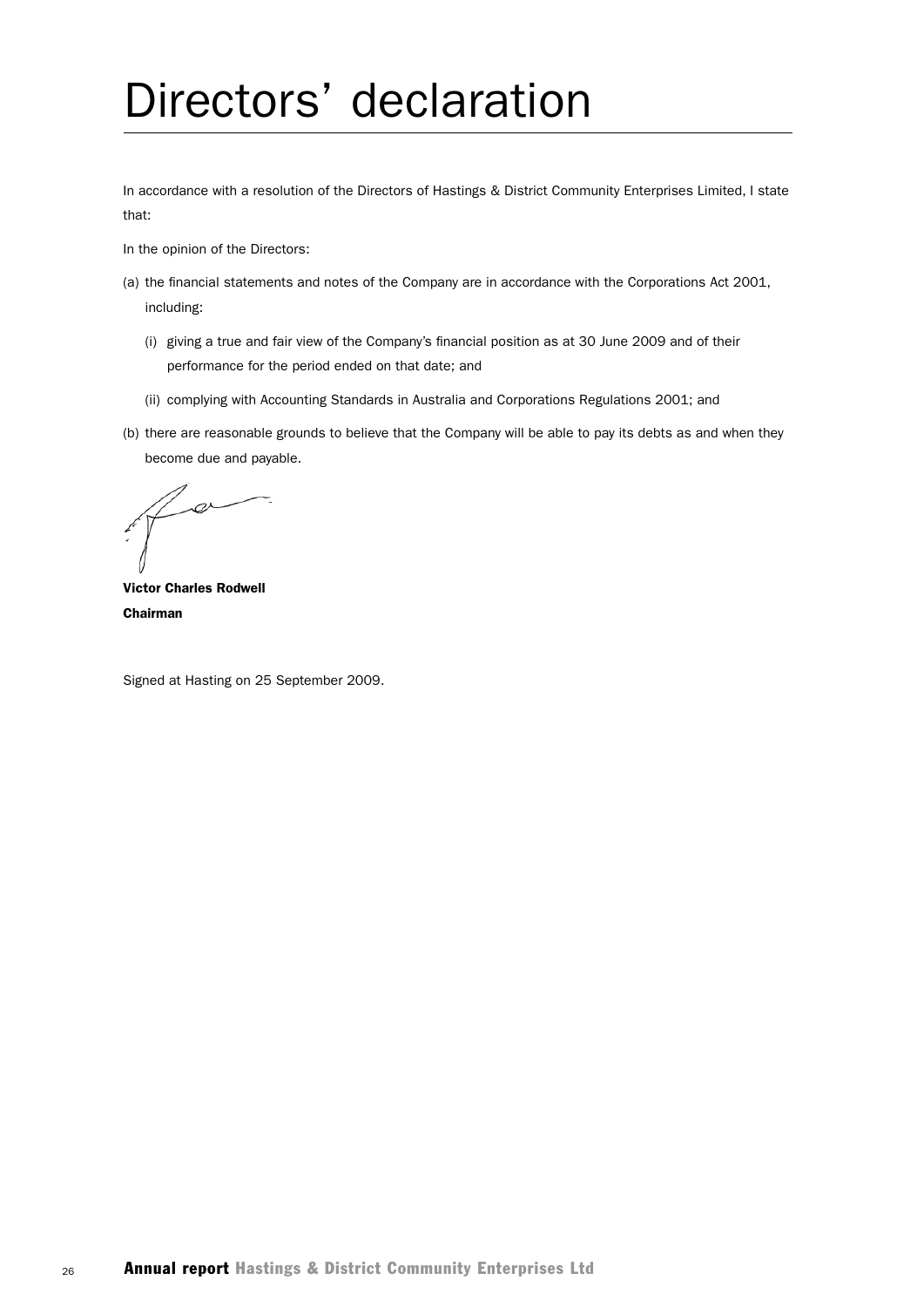## Independent audit report

## **Richmond Sinnott & Delahunty**

**Chartered Accountants** 

**INDEPENDENT AUDIT REPORT** TO THE MEMBERS OF HASTINGS & DISTRICT **COMMUNITY ENTERPRISES LIMITED** 



Partners: Kenneth J Richmond **Warren J Sinnott Philip P Delabunty Brett A Andrews** 

#### **SCOPE**

The financial report comprises the balance sheet, income statement, statement of changes in equity, cash flow statement, accompanying notes to the financial statements, and the directors' declaration for Hastings & District Community Enterprises Limited, for the period ended 30 June 2009.

The directors of the company are responsible for preparing a financial report that gives a true and fair view of the financial position and performance of the company, and that complies with Accounting Standards in Australia, in accordance with the Corporations Act 2001. This includes responsibility for the maintenance of adequate accounting records and internal controls that are established to prevent and detect fraud and error, and for the accounting policies and accounting estimates inherent in the financial report.

#### Audit approach

We conducted an independent audit of the financial report in order to express an opinion on it to the members of the company. Our audit has been conducted in accordance with Australian Auditing Standards in order to provide reasonable assurance as to whether the financial report is free of material misstatement. The nature of an audit is influenced by factors such as the use of professional judgement, selective testing, the inherent limitations of internal control, and the availability of persuasive rather than conclusive evidence. Therefore, an audit cannot guarantee that all material misstatements have been detected.

We performed procedures to assess whether in all material respects the financial report presents fairly in accordance with the Corporations Act 2001, including compliance with Accounting Standards in Australia, and other mandatory financial reporting requirements in Australia, a view which is consistent with our understanding of the company's financial position, and of its performance as represented by the results of its operations and cash flows.

We formed our audit opinion on the basis of these procedures, which included:

- $\bullet$ examining, on a test basis, information to provide evidence supporting the amounts and disclosures in the financial report; and
- assessing the appropriateness of the accounting policies and disclosures used and  $\bullet$ the reasonableness of significant account estimates made by the directors.

While we considered the effectiveness of management's internal controls over financial reporting when determining the nature and extent of our procedures, our audit was not designed to provide assurance on internal controls.

Woodbury Court, 172 McIvor Road Bendigo 3550. PO Box 30 Bendigo 3552. Ph: (03) 5443 1177. Fax: (03) 5444 4344. Email: rsd@rsdadvisors.com.nu ABN 60 616 244 309 Liability limited by a scheme approved under Professional Standards Legislation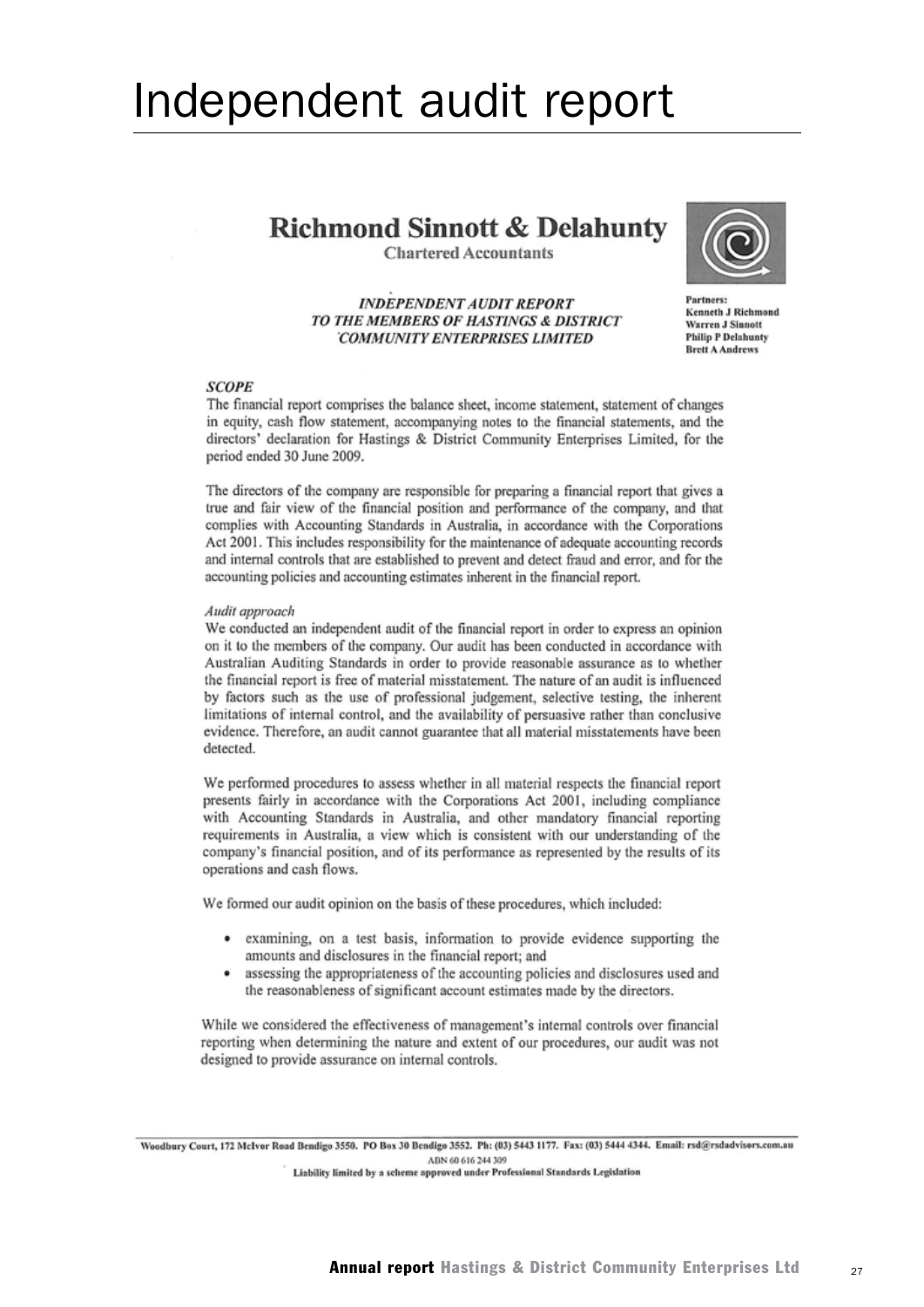We performed procedures to assess whether the substance of business transactions was accurately reflected in the financial report. These and our other procedures did not include consideration or judgement of the appropriateness or reasonableness of the business plans or strategies adopted by the directors and management of the company.

#### **INDEPENDENCE**

We are independent of the company, and have met the independence requirements of Australian professional ethical pronouncements and the Corporations Act 2001.

#### **AUDIT OPINION**

In our opinion, the financial report of Hastings & District Community Enterprises Limited is in accordance with:

- $(a)$ the Corporations Act 2001 including:
	- giving a true and fair view of the company's financial position as at  $(i)$ 30 June 2009 and of its performance for the period ended on that date; and
	- complying with Accounting Standards and the Corporations Regulations  $(ii)$ 2001; and
- other mandatory professional reporting requirements in Australia.  $(b)$

Richmond Singet & Delahmy

RICHMOND SINNOTT & DELAHUNTY Chartered Accountants

W. J. SINNOTT Partner Bendigo

Date: 25 September 2009